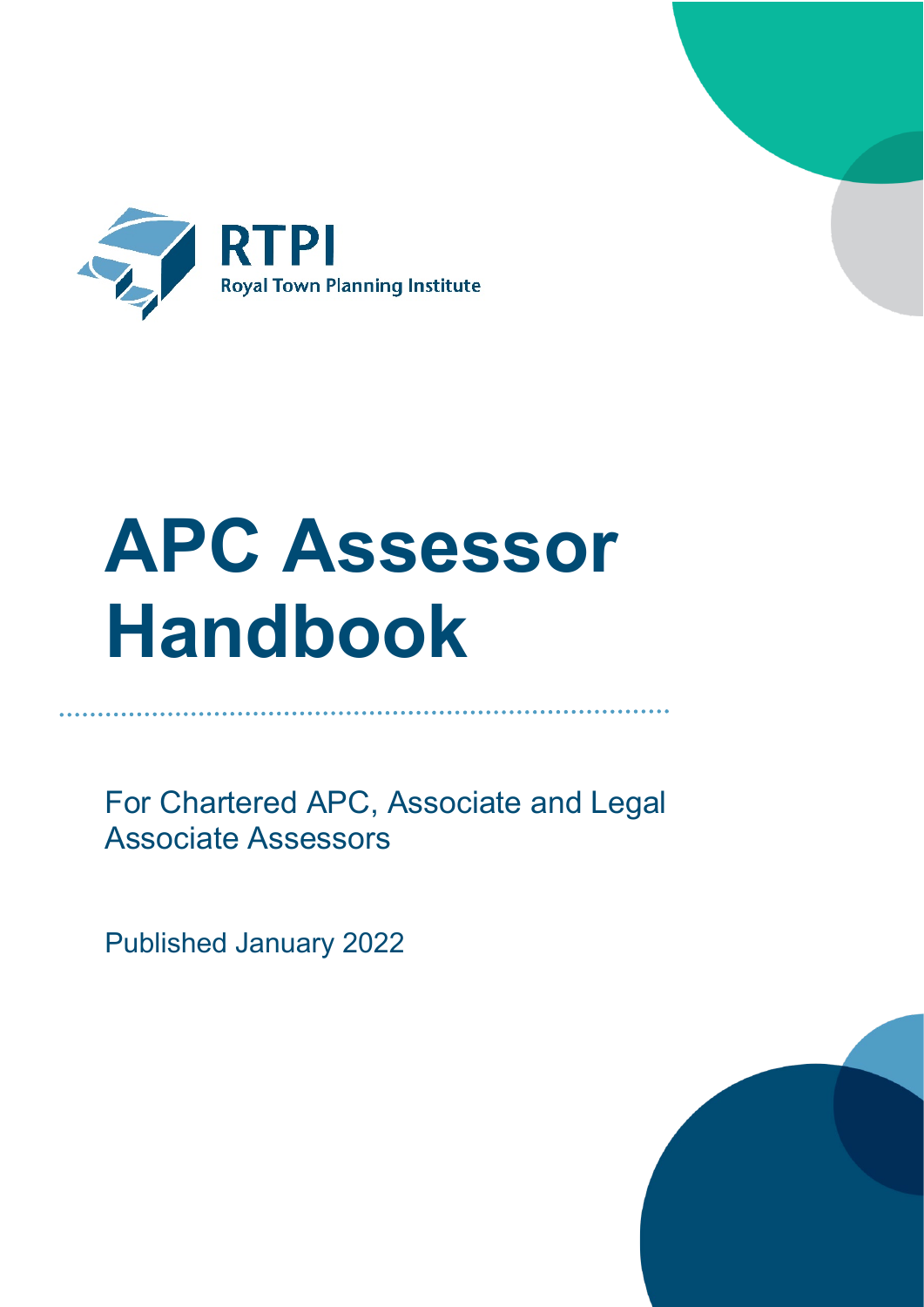**This guidance is applicable to all APC, Associate & Legal Associate Assessors from January 2022.**

> **It replaces Assessor Handbook published in January 2020.**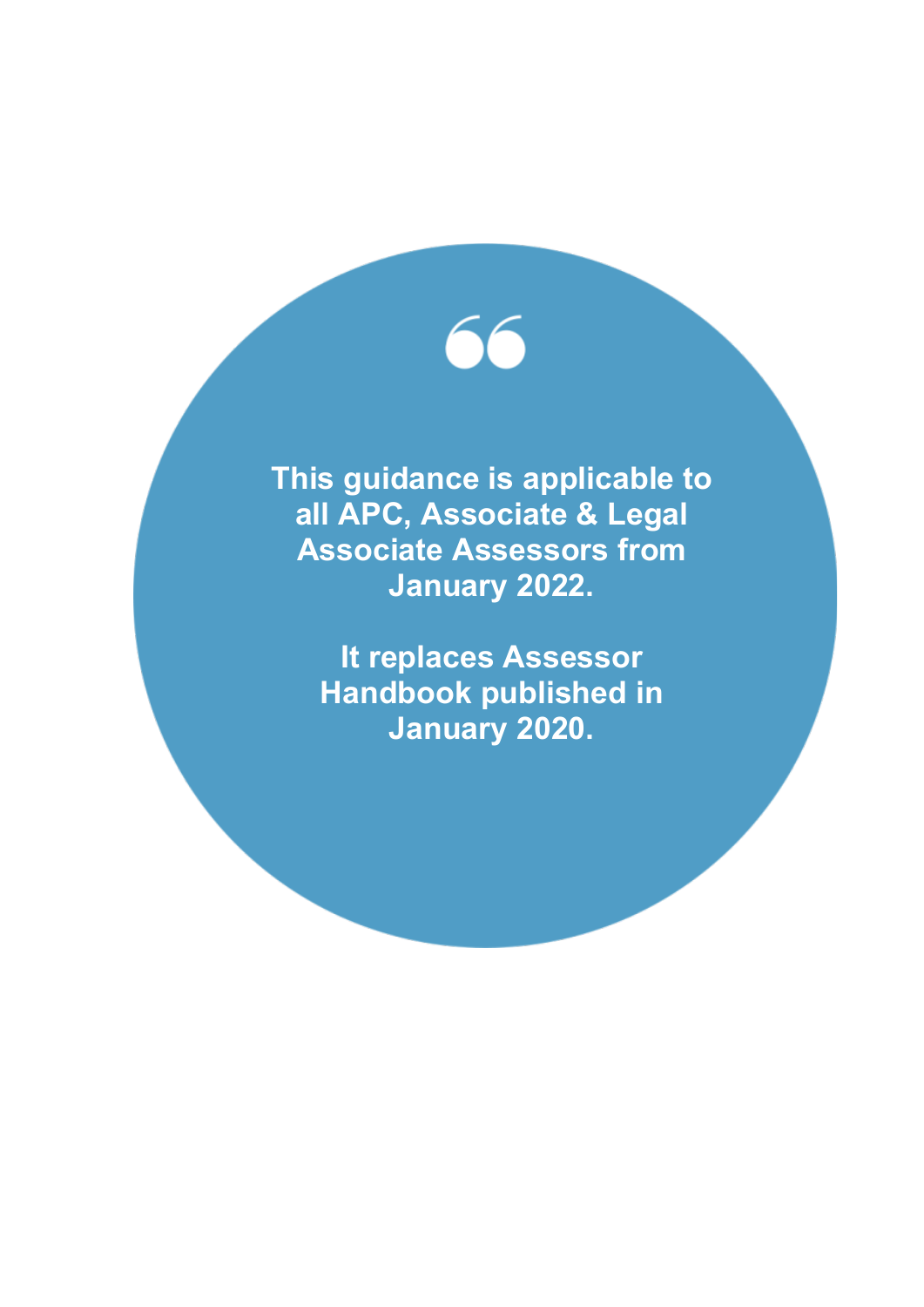

|    | 3.4 Feedback on the Professional Competence Statement (PCS)  13                     |  |
|----|-------------------------------------------------------------------------------------|--|
|    |                                                                                     |  |
|    | 3.5.1 Feedback for candidates entering the PDP Support Phase  16                    |  |
|    |                                                                                     |  |
|    |                                                                                     |  |
|    |                                                                                     |  |
| 4. | THE ROLE OF THE REFLECTIVE JOURNAL AND EXAMPLES OF PROFESSIONAL                     |  |
|    | 4.1 Referring to the Reflective Journal (L-APC and A-APC routes only)  18           |  |
|    | 4.2 Referring to the examples of professional work (EP-APC route only) 18           |  |
|    | 4.3 Use of the Reflective Journal or examples of professional work for 'borderline' |  |
|    | KEY DIFFERENCES (NON-ACCREDITED ROUTES AND ASSOCIATE CLASS)  20                     |  |
| 5. |                                                                                     |  |
|    | 5.2. Optional Leadership in planning competency (EP-APC route only) 21              |  |
|    |                                                                                     |  |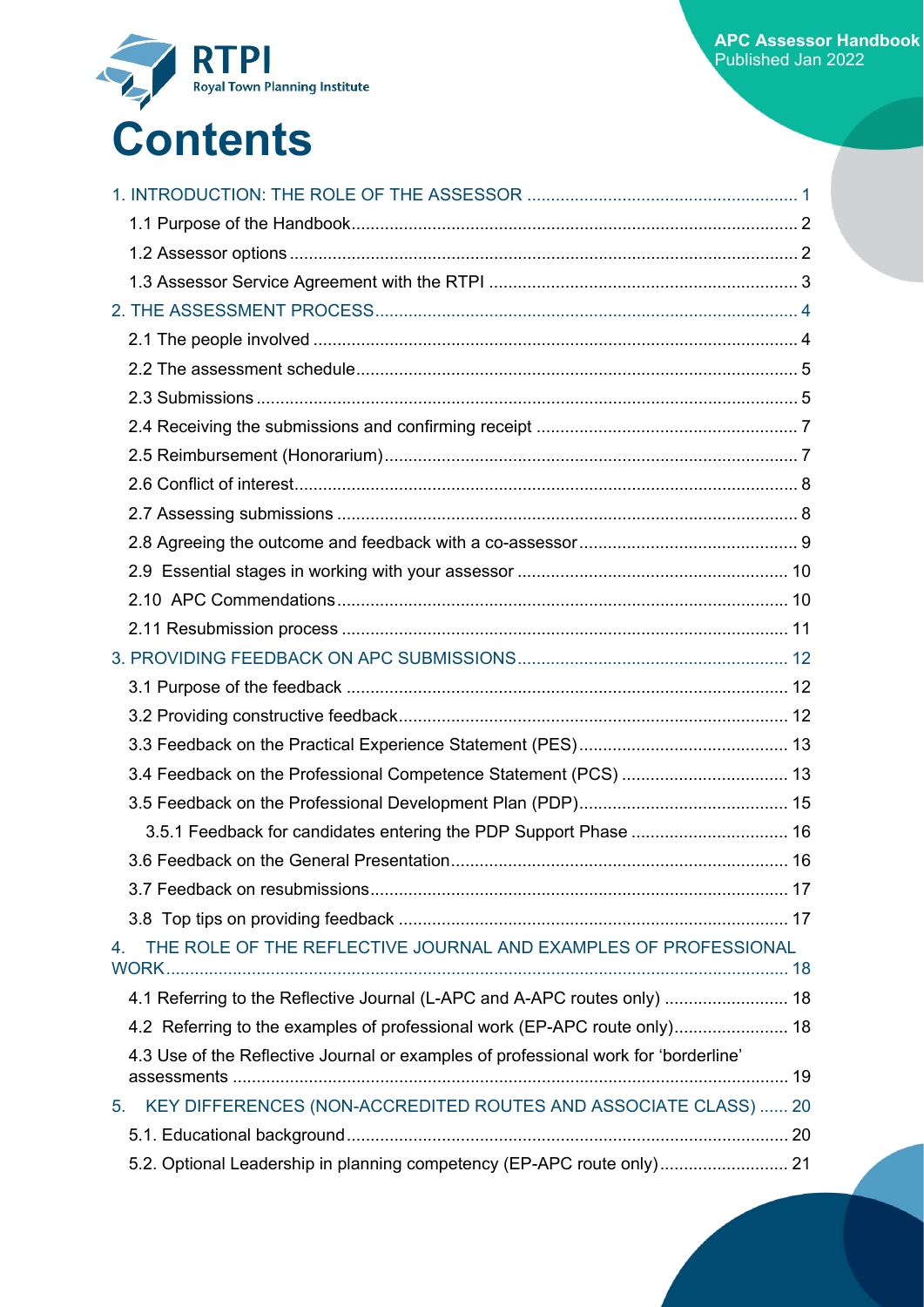### RTPI Royal Town Planning Institute

| 5.3 Assessment outcomes (applications to the Associate class and for Chartered |  |
|--------------------------------------------------------------------------------|--|
|                                                                                |  |
|                                                                                |  |
|                                                                                |  |
|                                                                                |  |
|                                                                                |  |
|                                                                                |  |
|                                                                                |  |
|                                                                                |  |
|                                                                                |  |

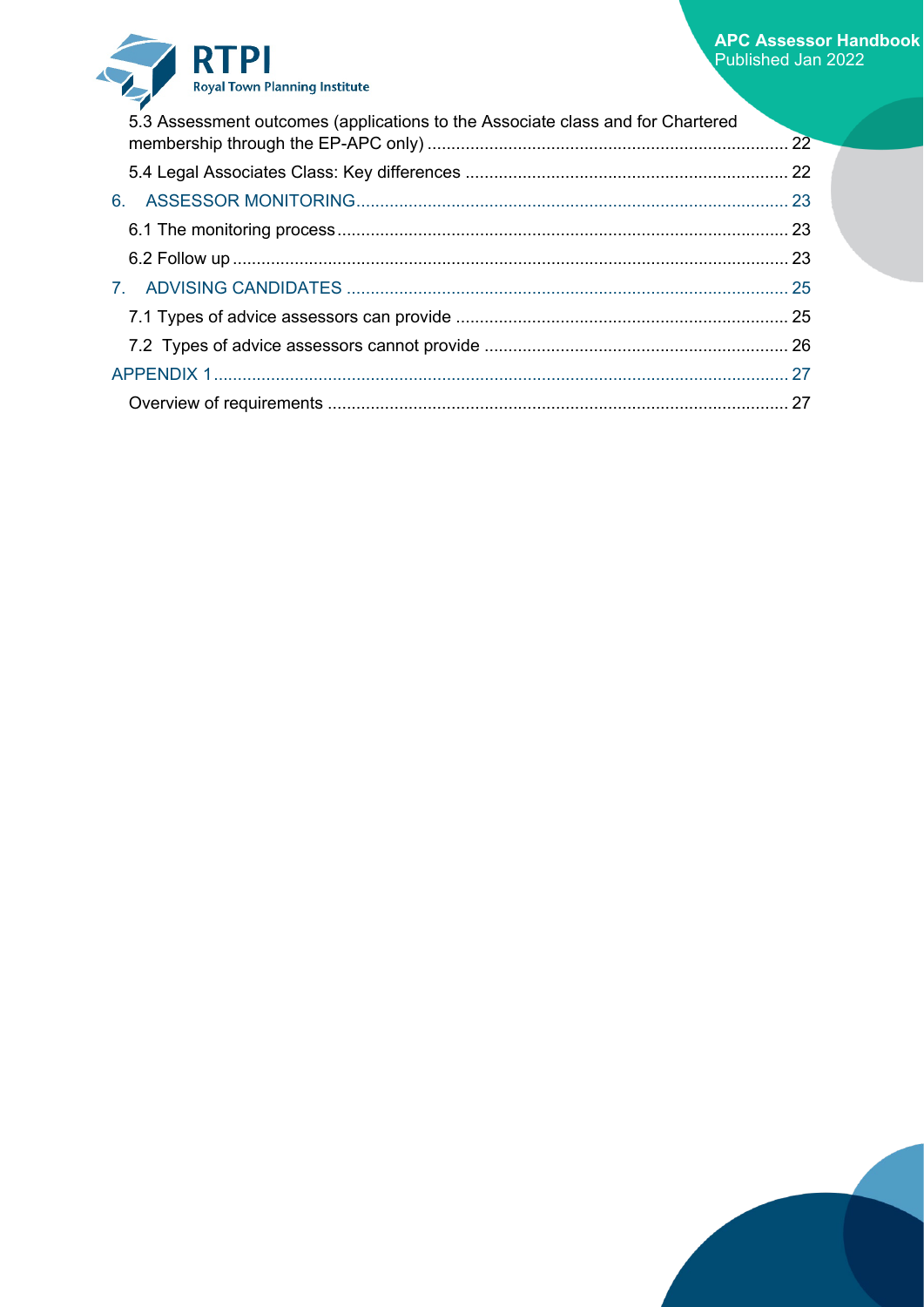

### <span id="page-4-0"></span>**1. Introduction: The role of the assessor**

Membership of the Royal Town Planning Institute (RTPI) has been the hallmark of professional expertise and integrity for over 100 years. Chartered Town Planners (MRTPI) are recognised by employers, clients and the wider community, for the high quality of skills and experience that are held. They know that they can rely upon the designation MRTPI as a sign of competence and professionalism.

Candidates applying to become a Chartered Town Planner, must complete an Assessment of Professional Competence (APC). From May 2020, there are four APCs, all of which are assessed by assessors:

- **Licentiate Assessment of Professional Competence (L-APC)** for those who graduated from a fully RTPI accredited degree in 2005 or afterwards.
- **Associate Assessment of Professional Competence (A-APC)** for Associates (who will not have a fully RTPI accredited degree) to progress from Associate to Chartered membership.
- **Experienced Practitioner Assessment of Professional Competence (EP-APC)** – for experienced planners to apply directly for Chartered membership.
- **Degree Apprenticeship Assessment of Professional Competence (DA-APC)** – for candidates who have completed the degree apprenticeship course and Professional Discussion.

Candidates applying to become an **Associate (AssocRTPI)** are also assessed by assessors, as their submissions follow the same format as the APC process and require the demonstration of competencies at a level appropriate to this partial professional qualification.

Legal Associate

• **Legal Associate (LARTPI)** – for legal practitioners who can demonstrate enough experience to give specialist advice in planning law.

This APC Assessor Handbook is for assessors who review submissions from the four APC routes plus Associate (AssocRTPI) and Legal Associate (LARTPI) submissions. There is a separate assessor handbook for those conducting the Professional Discussion as part of the End Point Assessment for the Degree Apprenticeship.

Candidates' submissions for chartered membership are reviewed by Chartered Town Planners and by Legal Members and Associates for the Legal Associate class, who are trained annually by the RTPI.

Assessors play an essential role in one of the key stages of a planner's career. Assessors are crucial to ensuring that the RTPI's high professional standards are maintained. It is vital that assessors carry out assessments in a thorough, constructive and professional manner. This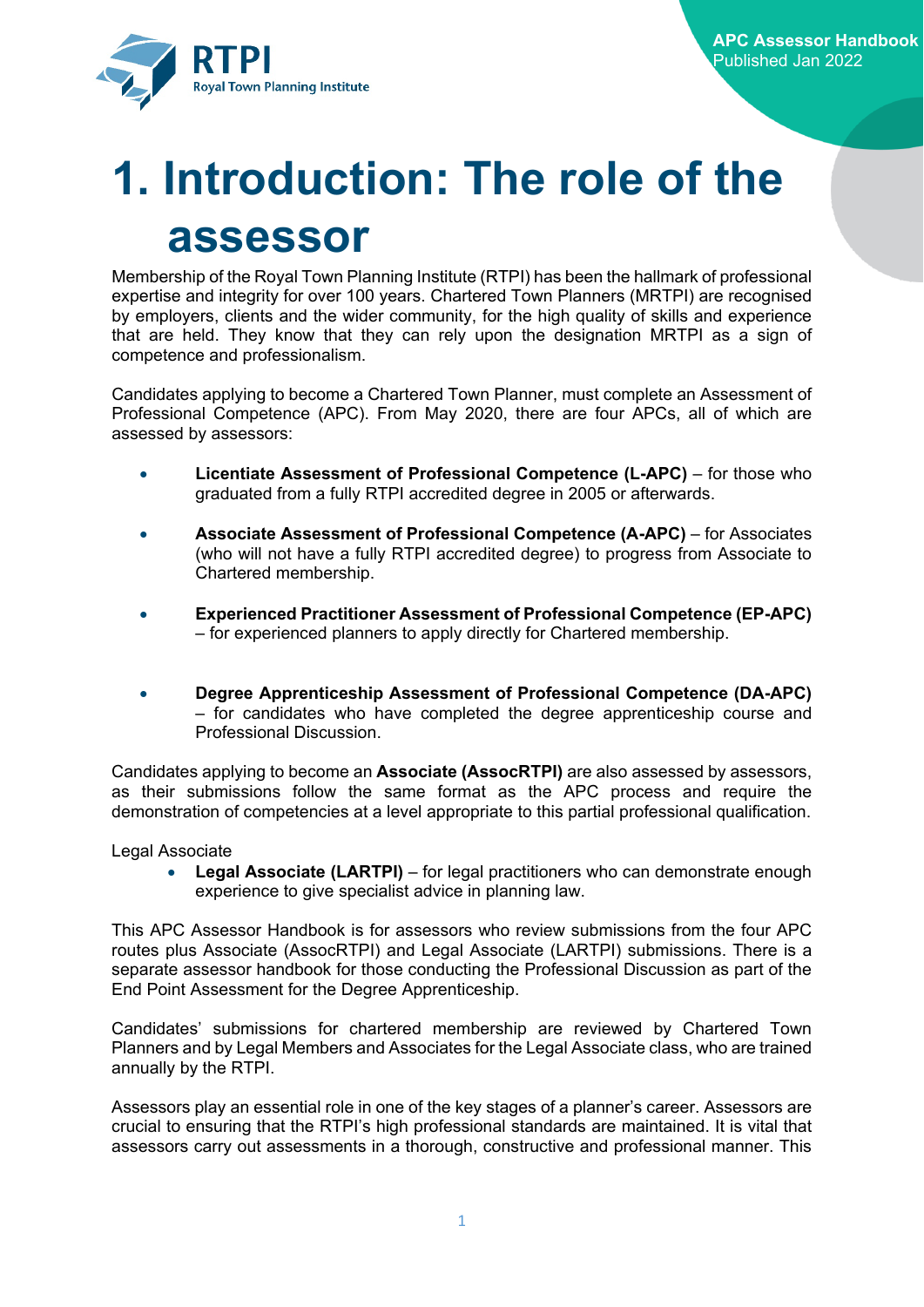

ensures that all candidates receive a consistent standard assessment and constructive feedback on their submissions.

Each year the RTPI receives between 500 and 600 first-time applications for Chartered membership, Legal Associate and the Associate class. First-time submissions are accepted on four submission dates within the year. There are also four dates on which candidates who have been unsuccessful can make resubmissions of their initial applications.

### <span id="page-5-0"></span>**1.1 Purpose of the Handbook**

The assessor handbook includes:

- the details of the various stakeholders involved:
- the practicalities of the assessment process and annual schedule;
- advice on completing the Candidate Feedback Forms;
- the role of Reflective Journal or examples of professional work in the assessment;
- the key differences in assessing the different routes and classes; and
- the assessor monitoring process and the restrictions on advising candidates.

The RTPI publishes guidance to support candidates applying for membership. Assessors will also need to make use of this when reviewing submissions against requirements. In addition to this guidance, the RTPI's webpages contain podcasts for candidates, guidance for mentors as well as top tips and advice from successful candidates. These can be found at: [www.rtpi.org.uk/apc.](http://www.rtpi.org.uk/apc)

### <span id="page-5-1"></span>**1.2 Assessor options**

All assessors are trained to assess the L-APC route, and new assessors will only assess this route.

Assessors with at least two years' assessment experience within the last three years may also apply to assess candidates submitting through non-accredited routes. This means that assessors will assess a broad range of candidates applying for the Associate class and for Chartered membership through the A-APC and EP-APC.

Assessors with at least two years' experience within the last three years may also apply to assess candidates submitting through the DA-APC route too. There is a separate pool of assessors who assess the Professional Discussion.

All applications require the same core submission documents, but the word count, number of case studies and competencies will vary according to the class and route. Submissions for Associate membership are shorter and have fewer competencies, as it is a partial professional qualification. The A-APC and EP-APC submissions are longer than the L-APC and DA-APC and have additional competencies because these candidates do not have fully RTPI accredited degrees.

As the assessment process is consistent across all these applications, this handbook mainly gives advice and information applicable to all application types. Section 5 summarises key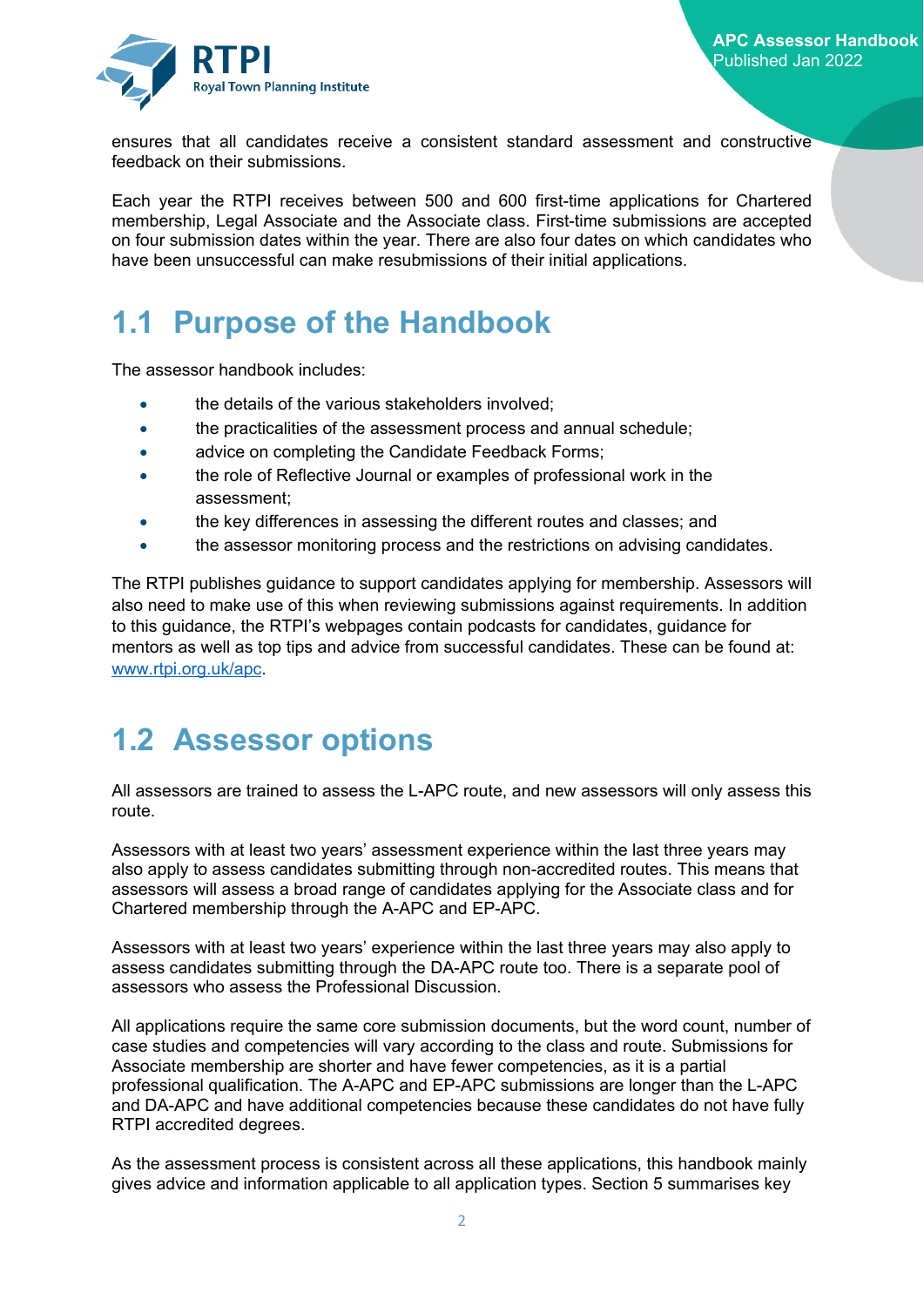

differences between the L-APC and DA-APC and other routes, with detailed information in the guidance for each route or class. The key differences and similarities between L-APC and DA-APC are summarised in Appendix 2.

### <span id="page-6-0"></span>**1.3 Assessor Service Agreement with the RTPI**

Assessors are vital to the membership assessment process and to ensure that roles and expectations are clear assessors enter into a formal agreement with the RTPI. This also ensures that applications are assessed in a timely and accurate manner. The details of the formal agreement between the RTPI and the assessors are set out in the Assessor Service Agreement document. The service agreement includes the requirements for assessors to:

- attend an annual training session in January/February prior to undertaking assessments;
- complete mid-year online training at the request of the RTPI;
- agree to assess applications within the assessment periods of the four rounds for first-time applications within the year (the actual number will vary depending on number of applications submitted and the total number of assessors);
- review resubmissions from candidates, whose first-time submissions they have assessed previously, within the resubmission assessment periods; and
- undertake these assessments within the time-frames indicated in the schedule.

Please read the service agreement for further details of the expectations for the relationship between the assessor and the RTPI. The service agreement must be signed by the assessor, on an annual basis, and countersigned by the RTPI's Head of Membership.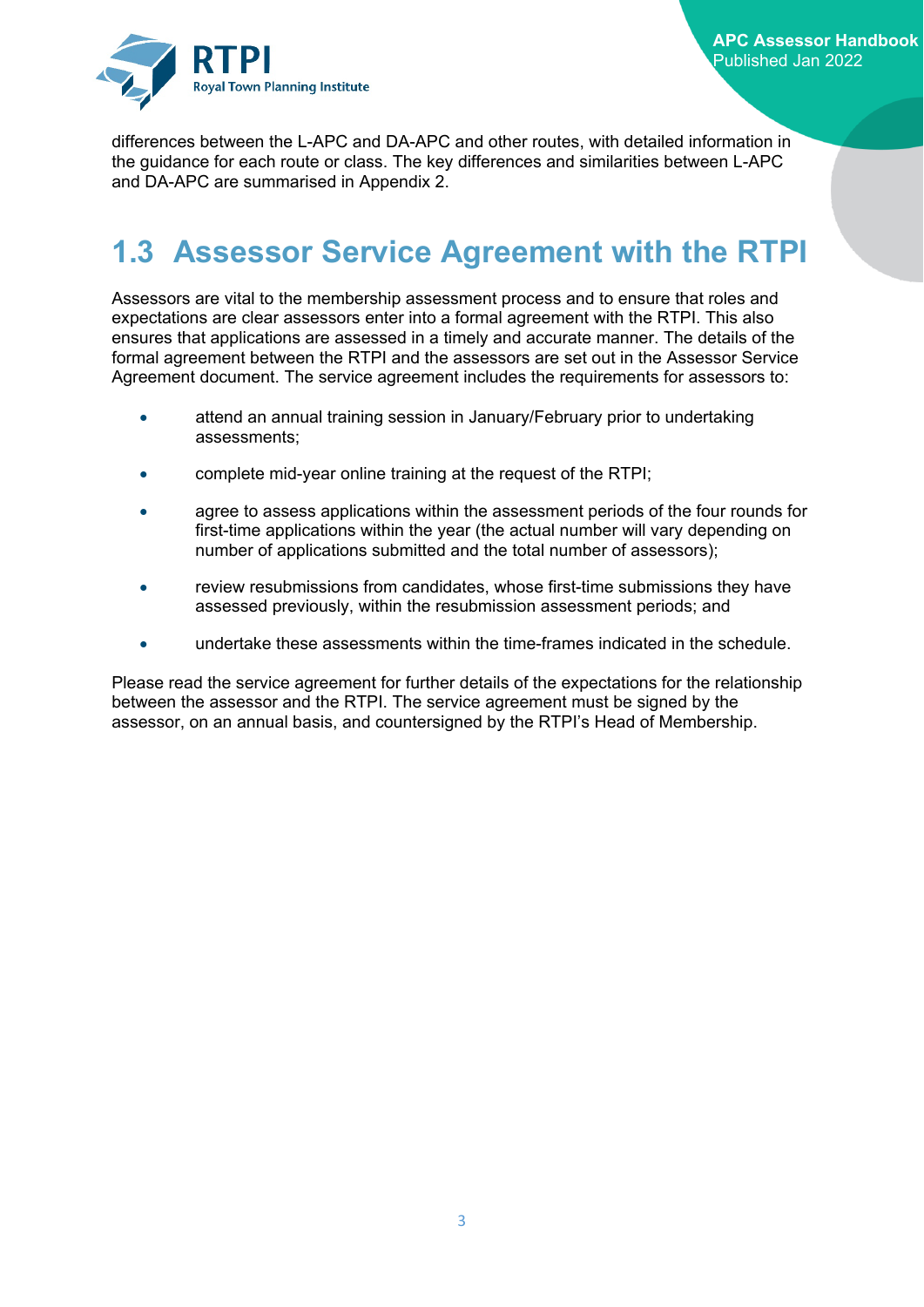### <span id="page-7-0"></span>**2. The assessment process**

### <span id="page-7-1"></span>**2.1 The people involved**

The assessment process involves a number of different stakeholders including candidates, assessors, the RTPI Membership Team and the Membership Assessment Advisory Panel.

#### **CANDIDATES**

In order for candidates to apply for membership, they must meet certain requirements. Details of these requirements are in the relevant guidance document for the class or route.

#### **ASSESSORS**

At the beginning of each year assessors will be paired with a co-assessor who they will work with to review submissions for that year.

The assessors will be informed of their pairings by the Membership Team – usually at the annual training session in January. Assessors will be required to continue to work with their previous coassessors on previous years' resubmissions.

**Assessor pairs should make contact initially to determine the most convenient way to complete the assessments. As the pairing will be assessing together throughout the year, it is important that assessors maintain a dialogue with each other.**

#### **RTPI MEMBERSHIP TEAM**

The Membership Team manages the assessment process and supports the stakeholders in meeting the relevant requirements and deadlines. This includes carrying out pre-assessment checks on all applications and post-assessment checks on the feedback forms.

Any specific queries about the process can be directed to the team who can also provide additional support, the Membership Team can be contacted on: +44 (0)20 7929 9462

Assessors: [apcassessors@rtpi.org.uk](mailto:apcassessors@rtpi.org.uk)

Candidates: [membership@rtpi.org.uk](mailto:membership@rtpi.org.uk)

#### **THE MEMBERSHIP ASSESSMENT ADVISORY PANEL**

The panel is a sub-committee of the RTPI Membership and Ethics Committee and will take delegated responsibility on its behalf for scrutinising routes to Chartered membership and inputting into the management of all Assessments of Professional Competence (APCs) and assessments for membership of the Associate and Legal Associate classes and Professional Discussions.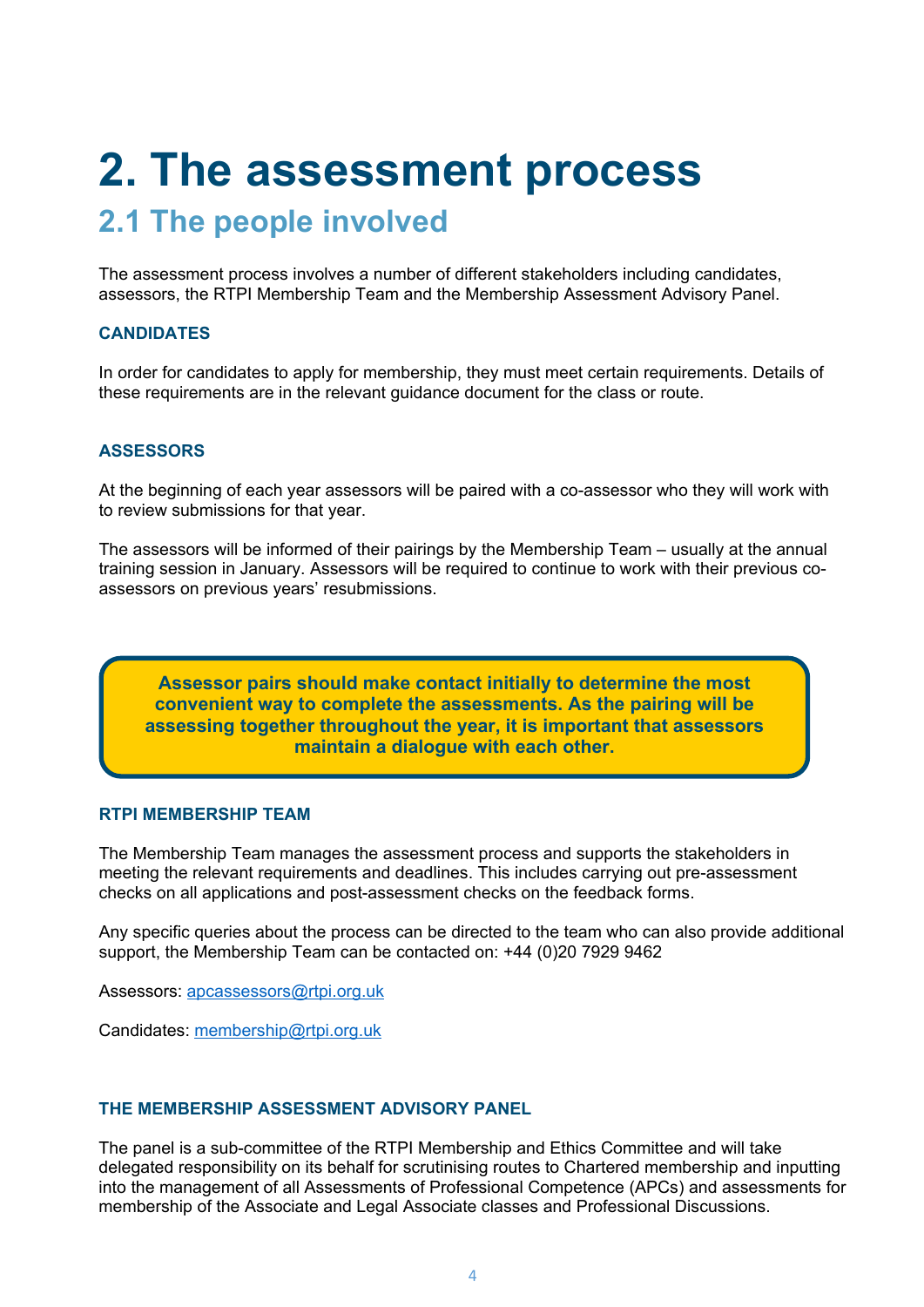MAAP oversees all assessors and provides a formal mechanism for stakeholder input into the management of the membership assessment process. The Panel consists of representatives from various stakeholder groups, including assessors, Learning Partner employers and Young Planners.

The responsibilities of the panel include:

- recommending strategic and operational changes to the requirements and application processes for Chartered, Associate and Legal Associate membership;
- overseeing the Professional Discussion process;
- monitoring access, pass rates and any complaints or feedback;
- reviewing candidate and assessor guidance;
- reviewing and confirming L-APC Commendations;
- supporting RTPI officers to ensure quality and consistency of assessments, including monitoring the performance of assessors;
- monitoring feedback from stakeholders including nations and regions; and
- ensuring the membership assessment process remains current and relevant.

### <span id="page-8-0"></span>**2.2 The assessment schedule**

In the third quarter of each year, the RTPI publishes a schedule of the submission deadlines and timeframes of assessment rounds for the following calendar year. This schedule allows assessors and candidates to plan their commitments more effectively and to ensure the process is managed in tight time frames.

It is necessary for all stakeholders to strictly adhere to the deadlines to achieve these time frames. The full schedule (including details of the administration and assessment periods) are set out in the annual Assessor Service Agreement document. The candidate submissions and results dates are listed the website [here](https://www.rtpi.org.uk/membership/assessment-of-professional-competence/how-to-submit/)<sup>1</sup>.

### <span id="page-8-1"></span>**2.3 Submissions**

Candidates submit their applications to the RTPI electronically as PDF files or Word documents. The RTPI Membership Team processes these application documents and records the details of each application. RTPI officers also carry out a number of pre- assessment checks before notifying the assessor pairing to carry out the assessment.

The core submission documents:

- Completed application form
- Personal details and payment form
- Written submission comprising of three sections
	- Practical Experience Statement (PES)
	- Professional Competence Statement (PCS)
	- Professional Development Plan (PDP)
- Sponsor declaration form
- Corroboration covering all experience covered in the written application
- Scanned copies of any relevant degree certificates, academic transcripts, apprenticeship completion

<span id="page-8-2"></span><sup>1</sup> <https://www.rtpi.org.uk/membership/assessment-of-professional-competence/how-to-submit/>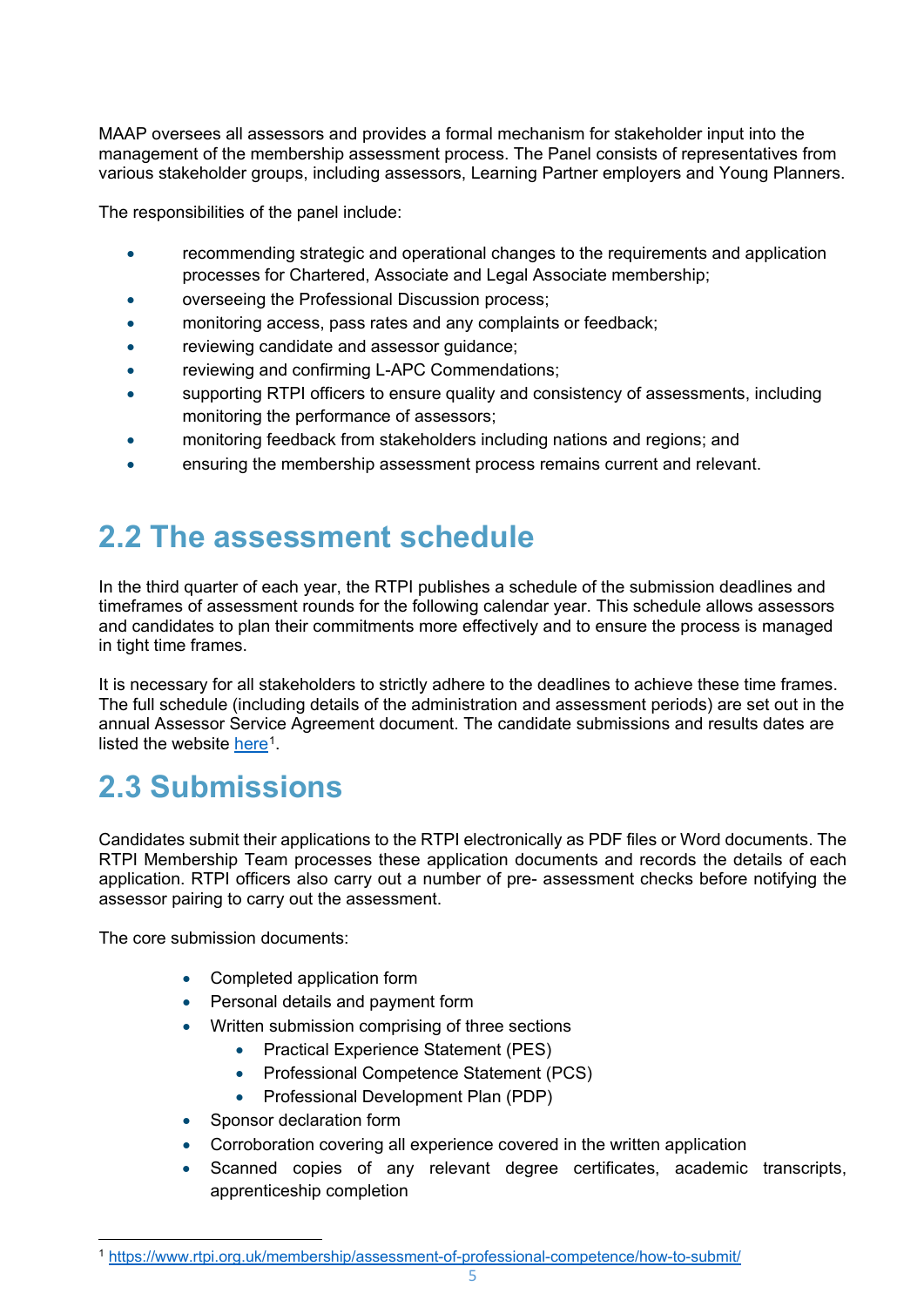• Proof of payment of the assessment fees

Submission documents that vary according to route:

- Reflective journal detailing a minimum of 12 months' recent experience (L-APC, DA-APC and A-APC only)
- Examples of professional work (EP-APC only)
- A statement of planning content of degree if applicable (EP-APC and Associate class only under Educational Background B)
- Scanned Copies of proof of legal qualifications as specified in the quidance document (Legal Associate only)

#### **PRE-ASSESSMENT CHECKS**

The RTPI Membership Team conducts a number of pre-assessment checks on each application and records the details of the application received.

Core pre-assessment checks ensure that the candidate has:

- listed the required amount of experience on their application form
- produced a written submission that is within the word count and of the correct standard stipulated in the relevant guidance
- provided a sponsor declaration form from a current Chartered Town Planner (the details are cross-referenced against the RTPI membership database)
- provided corroboration for each period of experience included in their submission
- used the correct format for the Professional Development Plan (PDP) and that the plan is current at the point of submission covering the next two years; and
- submitted the application fee and all other application components as required for the route [2](#page-9-0)or class.

Pre-assessment checks which vary according to route ensure that the candidate has:

- successfully completed a fully-RTPI accredited degree (L-APC and DA-APC only);
- provided the relevant proof of educational background (EP-APC and Associate class only);
- the required period of membership in the relevant class (L-APC, DA-APC and A-APC routes only);
- provided Reflective Journal covering at least 12 months of recent experience (L-APC, DA-APC and A- APC); and
- provide examples of professional work (EP-APC).

<span id="page-9-0"></span><sup>&</sup>lt;sup>2</sup> The guidance documents state an overall required word count and also contain suggested word counts for each of the three sections of the written submission. However, it is ultimately up to each candidate to decide how to divide the word count between the three sections. Footnotes are not included in the word count. It is not acceptable, however, for a candidate to over use or misuse footnotes primarily to increase their word count. The Membership Team checks the word count as one of the standard pre-assessment checks; this is not something assessors are required to do.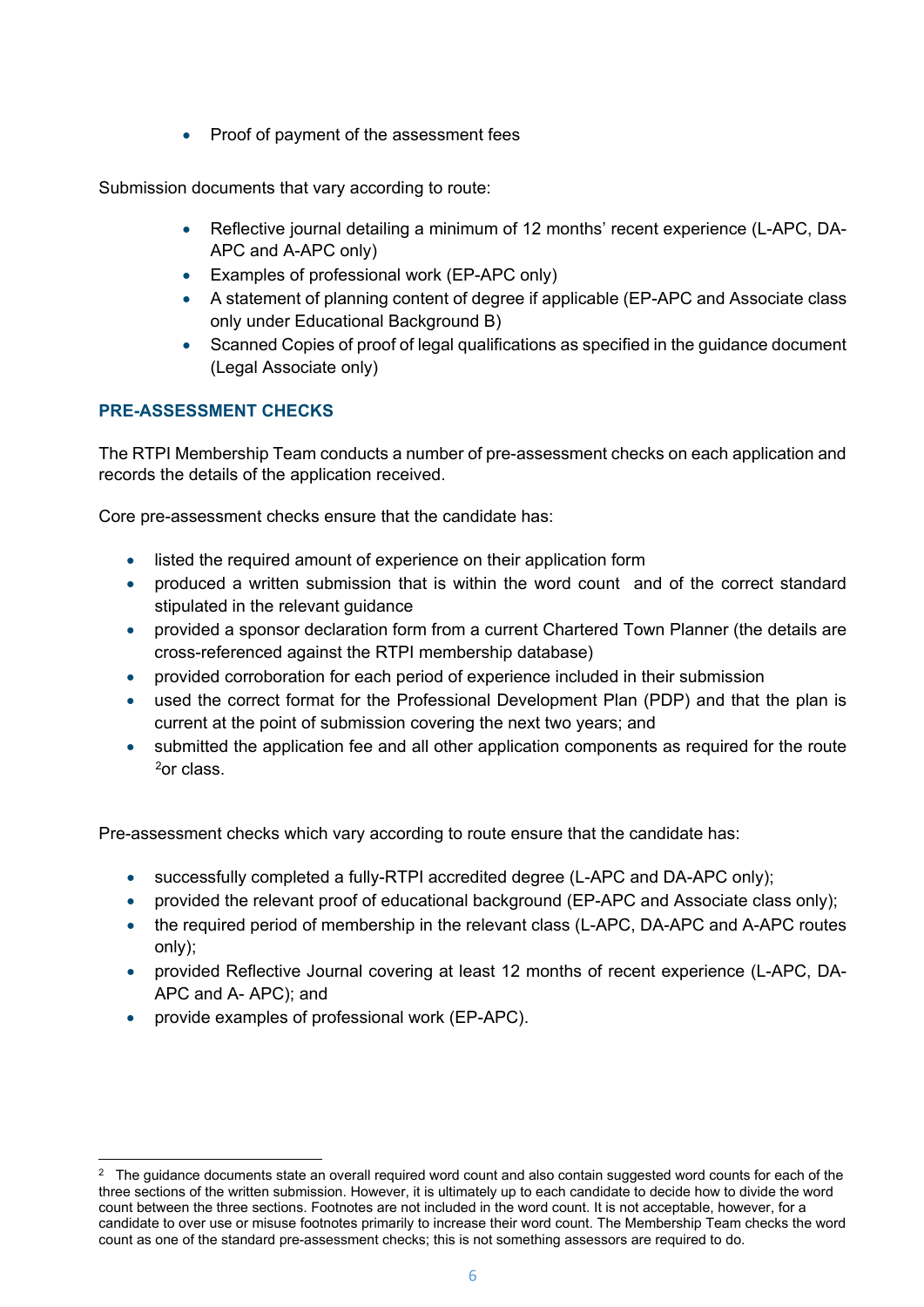### <span id="page-10-0"></span>**2.4 Receiving the submissions and confirming receipt**

**Within two working days of receiving notification of the submissions they have been allocated assessors must confirm receipt of them and that they have checked for any potential conflicts of interest. Assessor must confirm this with their co-assessor and the Membership Team.**

**This allows the Membership Team to resolve any technical issues and resolve any conflicts of interest by reassigning submissions to a different** 

The RTPI Membership Team will send an email to the assessors with a list of submissions. Due to data protection requirements, the payment information and personal details form will be retained by the RTPI.

Assessors must notify the Membership Team immediately if their employer changes or their e-mail address has changed to ensure the RTPI has the correct contact details to use when sending the assessments. When receiving the initial submissions email, assessors must check:

- The email which will contain a list of the submissions and instructions on how to access the **OneDrive**
- That they can access the OneDrive and the relevant folders for the submissions.
- That there is no potential conflict of interest with any of the submissions.

The RTPI administration periods are fixed dates before and after the assessment period. Following the assessment period (but within the administration period), the Membership Team will contact the assessors if there are any errors within the feedback form that require further clarification e.g., if unclear, tone.

### <span id="page-10-1"></span>**2.5 Reimbursement (Honorarium)**

Assessors receive an honorarium for each submission assessed to cover the assessment, providing feedback on the initial submission and any first-time resubmissions received (the fee also covers any incidental printing costs). **This honorarium is subject to tax and must be declared.** Further details of the Honoraria amounts are in the Assessor Service Agreement.

The payments for each round are normally processed after the published results date, once all the feedback forms, welcome packs and letters have been posted. Once the Membership Team has processed the information, the payment request will be passed to the Finance department who will make the payment within two weeks' time. Please note that BACS payments are made in batches on a two week cycle, so assessors should allow **4-6 weeks** for payments to reach their accounts.

Assessors must contact the RTPI Finance department directly if their bank account information or contact details change, or they have specific requests about the payment of the honorarium – [finance@rtpi.org.uk.](mailto:finance@rtpi.org.uk)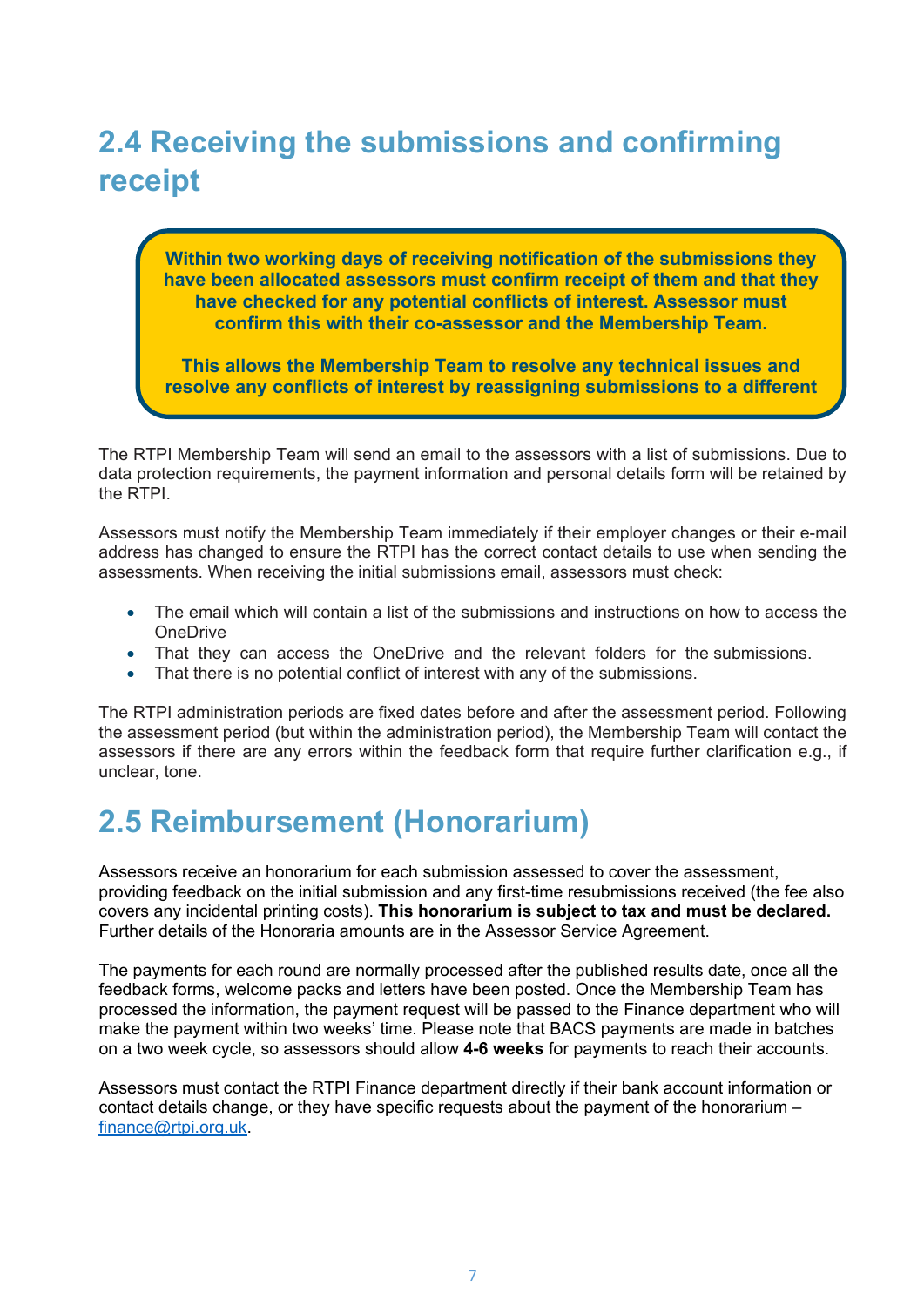### <span id="page-11-0"></span>**2.6 Conflict of interest**

The application form lists the candidate's name, their place(s) of study as well as details of their current and previous employers.

If assessors feel that there is a potential conflict of interest that would prevent them from assessing a particular submission they must inform the Membership Team within two working days of receiving the submissions. If assessors are unsure whether their knowledge of the candidate constitutes a conflict of interest they should check with the Membership Team.

Possible conflicts of interest may be that an assessor:

- knows the candidate personally;
- taught the candidate;
- attended university with the candidate;
- currently works with the candidate (this could be working for the same organisation even if the assessor and candidate do not work in the same office or branch); or
- has worked with the candidate in the past six months.

### <span id="page-11-1"></span>**2.7 Assessing submissions**

#### **ASSESSING SUBMISSIONS AGAINST THE REQUIREMENTS**

Candidates' submissions must be assessed against the requirements within the relevant guidance documents. These can be downloaded from the membership pages of the RTPI website: [www.rtpi.org.uk/membership.](https://www.rtpi.org.uk/membership/) Occasionally, the RTPI will update the guidance documents and this will be indicated in the publication date. It is important that you always refer to the relevant publication date in feedback. Please see Appendix 1 for an overview of the main parts of the submission for each route and class.

#### **ASSESSMENT OUTCOMES**

Assessors will formally assess and provide outcomes for the following parts of the submission:

- **1.** Professional Experience Statement (PES)
- **2.** Professional Competence Statement (PCS)
- **3.** Professional Development Plan (PDP)
- **4.** General Presentation.

Applications can be assessed as:

- Successful (if all elements are assessed as successful)
- Successful PDP Support Phase (if only the PDP does not meet the requirements)
- Unsuccessful/Deferred (if either the PES and/or PCS do not meet the requirements, whether the PDPD is successful or not)

Occasionally, there is also the possibility of Rejection for applications to the Associate and Legal Associate class and EP-ACP route only. See section 5 Key differences.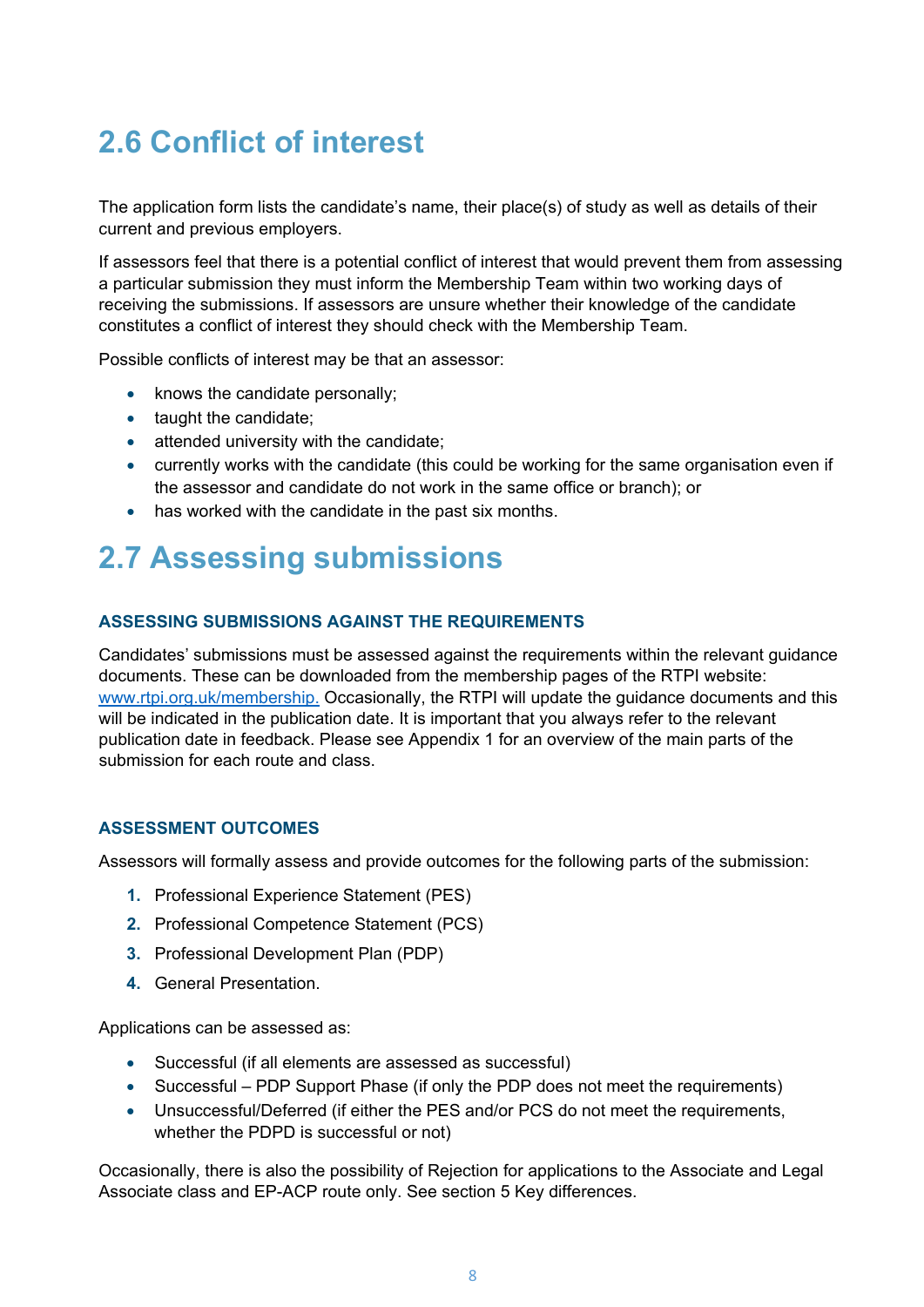#### **PDP SUPPORT PHASE**

If assessors have found a candidate's PES and PCS to be successful (and therefore the candidate has demonstrated their competence) but one or more elements of the PDP to be unsuccessful then they will be elected as a Chartered Member, Associate and Legal Associates will be required to enter a PDP Support phase. These candidates will need to complete and submit an updated PDP addressing the feedback from the assessors within one month of their election to membership. If the PDP is successful, candidates cannot be referred to the PDP Support Phase.

#### **FEEDBACK FORMAT**

The outcome for all the assessed criteria will be recorded on a Candidate Feedback Form (both on the front sheet and in the main body of the feedback report). A blank feedback form will be emailed to all assessors at the beginning of each round with the submissions. The Membership Team will review all final draft feedback forms and may return the form to the assessors and seek clarification if there are inconsistencies within the form, the feedback is ambiguous or the feedback does not provide candidates with enough details.

#### **Best practice on providing feedback to candidates can be found in Section 3.**

#### **RESUBMISSION REQUIREMENTS**

Assessors should also detail the resubmission requirements for unsuccessful candidates on the feedback form. Candidates who have not met any or some of the PES or PCS criteria can be asked to resubmit either the full section or provide a supplementary statement. (See sections 3.3 and 3.4 for further details and word counts). If any part of the PDP is unsuccessful the assessors can only request a full resubmission of the section.

For a full resubmission, candidates will rework the outstanding competencies within the body of the original text, but cannot be reassessed on any of the criteria in which they were deemed successful. When resubmitting a full section, candidates can place less emphasis on the criteria that have been successful, but the section must still make sense as a whole.

### <span id="page-12-0"></span>**2.8 Agreeing the outcome and feedback with a coassessor**

Both assessors in the pairing will consider the submission independently of each other and then arrange to confer and agree on the outcome and feedback. It is up to each assessor pairing to agree how they will work together to do this. The RTPI would recommend that both assessors in the pairing must first individually review the applications against the requirements. To inform discussion with their co-assessor, each assessor is recommended to complete an initial draft of the Candidate Feedback Form as they assess so that they record their initial thoughts and findings. They must then contact their co-assessor to agree the outcomes for each application.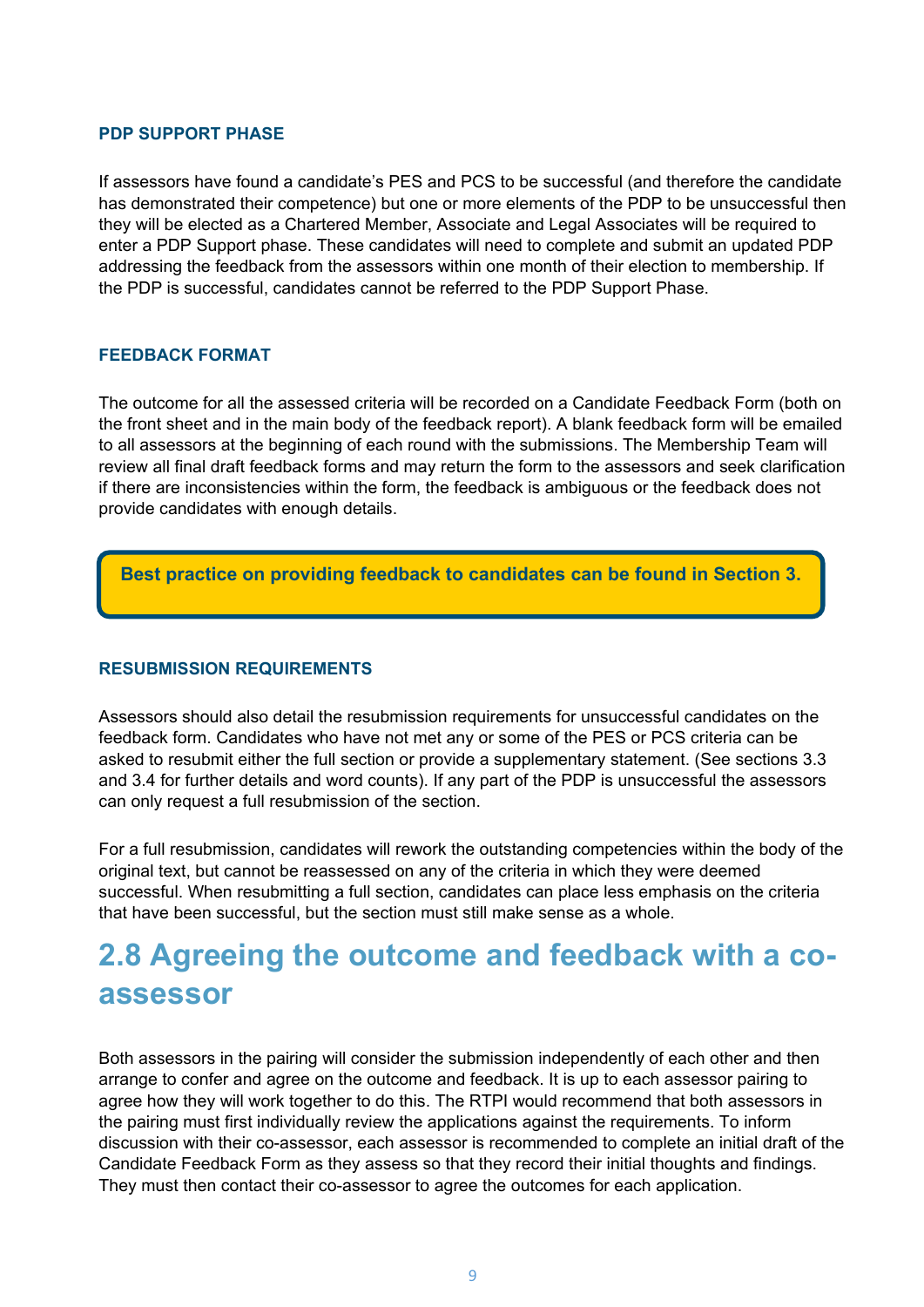Assessors will agree between themselves who will have responsibility for compiling the feedback and completing the final feedback report for each candidate – this role should be shared throughout the year.

When completing the Candidate Feedback Form assessors must ensure that the outcomes recorded in the boxes on the front sheet match the results contained in the body of the feedback report. Carrying out this check will save time in the long run, as the Membership Team will require further confirmation of the outcomes from assessors if the outcomes do not match. Assessors should also proof read the written feedback reports.

Once the final feedback form has been drafted it must be sent to the co-assessor for approval and a final proof read of the written content. The assessors should then upload the feedback forms onto the OneDrive and email a notification to the Membership Team by the relevant assessment deadline.

**If the assessor pairing cannot agree an outcome, they must contact the Membership Team in advance of the assessment deadline and outline the reasons why an agreement could not be reached. The Membership Team will seek to resolve the situation and provide additional input as appropriate to aid agreement of the outcome.**

### <span id="page-13-0"></span>**2.9 Essential stages in working with your assessor**

- **1.** Confirm receipt of submissions with your co-assessor.
- **2.** Agree on the best available times to discuss your initial thoughts.
- **3.** Share out taking the 'lead' on assessments.
- **4.** Keep in touch with each other throughout the assessment period.
- **5.** Reply promptly to emails or calls.
- **6.** Make suggestions and offer guidance to your co-assessor where necessary.
- **7.** Proof read each other's feedback, ensuring professional standards are followed.
- **8.** Get approval from your co-assessor before forwarding the final version to the RTPI.

### <span id="page-13-1"></span>**2.10 APC Commendations**

At each round, assessors are able to nominate candidates for commendation whose submissions they considered to be of an excellent standard. Commendations are available for all Chartered APC routes (L-APC, DA-APC, EP-APC, and A-APC).

Only candidates whose submissions were successful on all elements in their initial application are eligible to be nominated for a commendation. Candidates can be nominated on:

• Whole Submission

However, if a candidate has met an exceptional standard in one or more of the following sections, they can also be nominated for a commendation.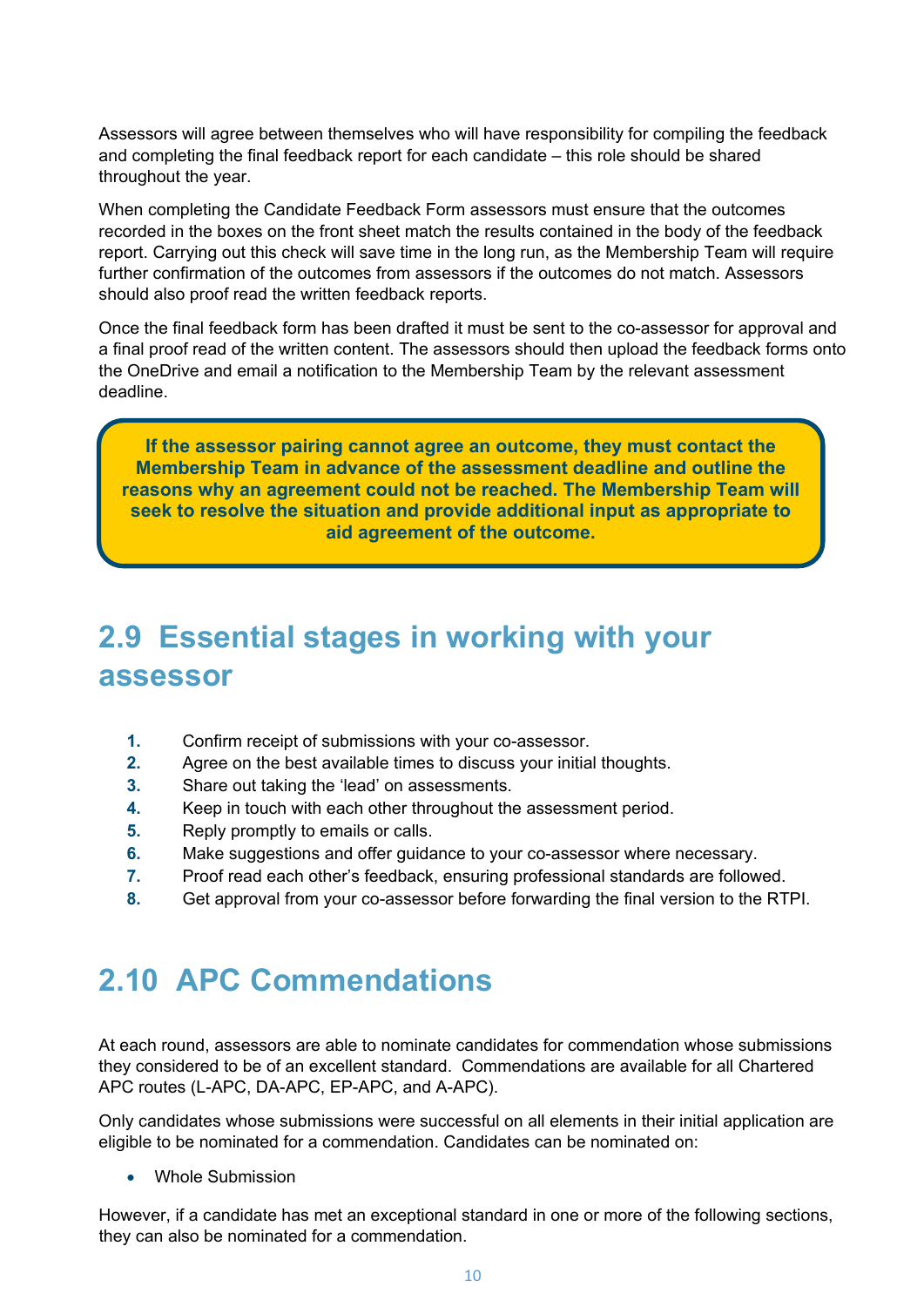- PES only
- PCS only
- <span id="page-14-0"></span>• PDP only

Assessors can nominate a candidate by completing an APC Commendation Nomination form. MAAP will discuss each nominated candidate's submission (along with any comments provided by the assessors on the nomination forms) before selecting the top candidates for the accolade on an annual basis.

The accolade highlights the positive contribution our Chartered APC candidates make to the profession and the level of commitment they have in developing professional competence. Successful candidates are expected to serve as an inspiration to future candidates and the tips they provide on the RTPI website are designed to support future candidates through the process.

### **2.11 Resubmission process**

All candidates will receive their assessment and feedback report on the published results day. Those who are successful will be elected as Chartered Members, Associates or Legal Associates if applying to that class of membership. Candidates who have not been successful will have to resubmit the parts of their submission that have not met the criteria, focusing on the specific competencies or criteria that were not demonstrated. If the candidate is unsuccessful, they will be required to resubmit any revised or supplementary materials for assessment by the original assessor pairing. Candidates have up to two years to complete the resubmission process; after two years, candidates are required to make a full new application. If the candidate includes any new experience and/or case studies within their resubmission then they are required to provide new corroboration for this.

If the candidate is unsuccessful in demonstrating criteria in all sections within a two-year period, they will resubmit all sections. If they are unsuccessful in one, they will only resubmit the one section. The candidate can continue to resubmit until they are successful.

A candidate cannot be reassessed on a competency or criterion that has previously been deemed to be successful. The assessment of the resubmission will only focus on the elements of the submission that were marked as unsuccessful in the previous round.

Candidates can only resubmit their applications for the published resubmission dates. The Membership Team will send the resubmission documents to the original assessor pairing at the start of the relevant resubmission assessment period. Assessors should again check for any possible new conflict of interest as well as confirming receipt to the Membership Team and their co-assessor within two working days.

Assessors will not be sent a copy of the original submission, as they will only be reassessing the issues they raised for concern in the previous assessment. If an assessor does, however, feel that they need to refer to the original submission they should contact the Membership Team.

Assessors should record the outcome of the resubmission on the original Candidate Feedback Form, which will be emailed to them with the resubmission material. Assessors should detail their findings in the 'Resubmission Feedback Report' that will be found on the last page of the form and update the boxes on the front sheet to reflect the resubmission outcomes. The detailed feedback report for the initial submission should be left unchanged.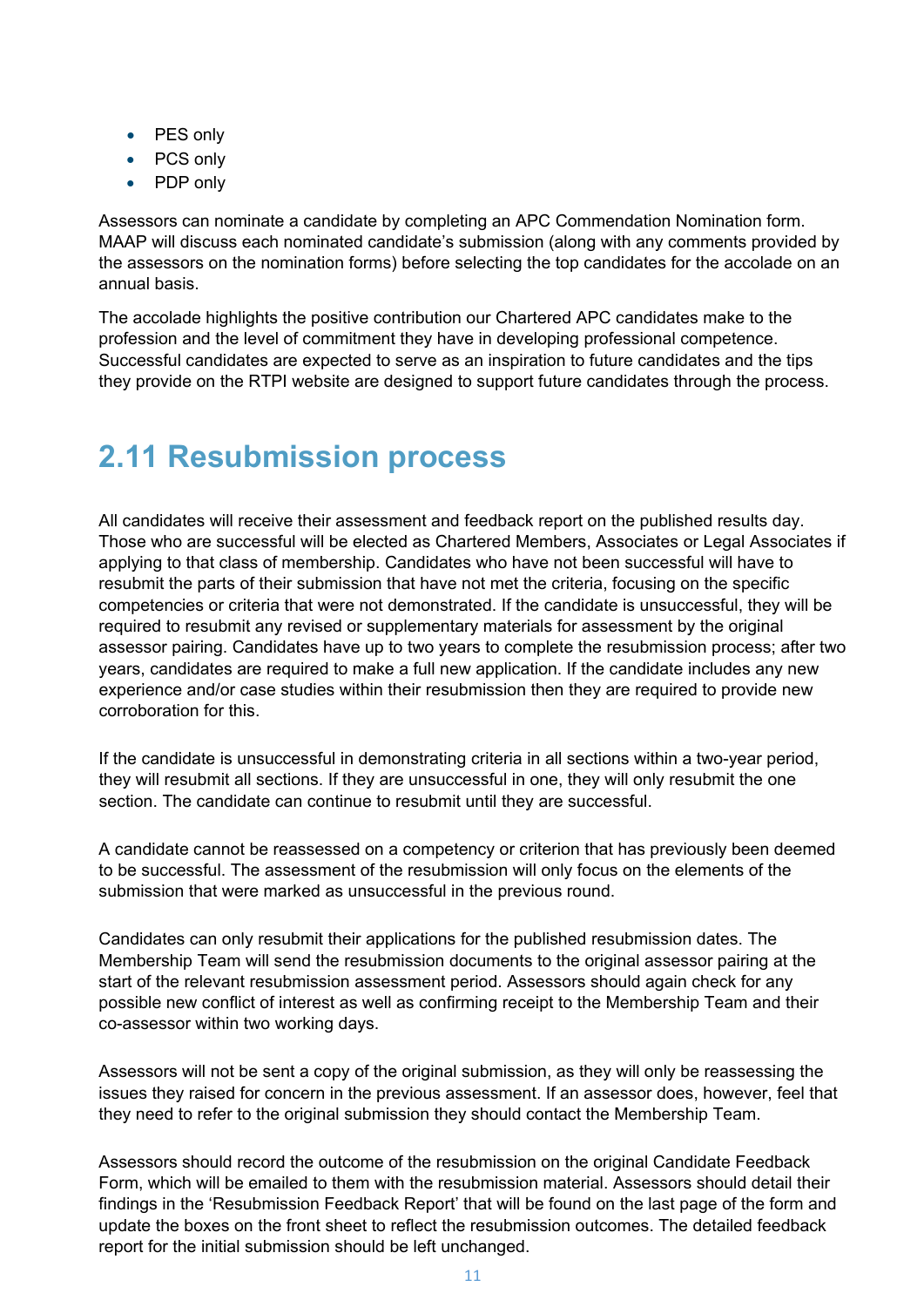Assessors do not receive an additional fee for assessing the material provided at the candidate's first resubmission attempt as this activity is included in the initial assessment fee payment. If the candidate is then unsuccessful for a second time an additional fee will be paid to the assessor to review the application again, to be repeated for any additional submission attempts. Full details of the honorarium fees are available in the Service Agreement.

### <span id="page-15-0"></span>**3. Providing feedback on APC submissions**

### <span id="page-15-1"></span>**3.1 Purpose of the feedback**

The Candidate Feedback Form provides advice and guidance to the candidate, regardless of whether they are successful or unsuccessful. **Assessors should take a professional and constructive approach to providing the feedback, as well as including a good level of detail throughout.**

If the candidate has been marked unsuccessful on any element, it is vital that as much information as possible is provided. The candidate needs to know why a competency or section was deemed unsuccessful. The RTPI does not expect assessors to "spoon- feed" the answers to candidates in order for them to produce a successful resubmission. Assessors should, however, provide prompts to unsuccessful candidates to point them in the right direction.

If assessors are concerned that a candidate has not addressed, or even may not have read, the published guidance it may be appropriate to refer the candidate to the published material rather than provide detailed advice in the feedback if this would duplicate the guidance. To assist candidates, references to the guidance in feedback should refer to the title of the guidance (including the publication date) and include specific references to particular sections, pages or paragraphs within it.

**Feedback on elements that have been successfully demonstrated is also very important. The assessment is the culmination of education, experience and a substantial written submission. If the candidate has done something well, let them know.**

### <span id="page-15-2"></span>**3.2 Providing constructive feedback**

Providing detailed and clear feedback to the candidate reduces the need for candidates to contact the RTPI (and therefore, indirectly, the assessors) for additional clarification at a later date. When providing feedback, assessors should:

- Refer back to the submission (using either paragraph or case study numbers or referring to specific content). This builds confidence that the assessors have carried out a thorough and professional assessment.
- For unsuccessful elements, explain why the evidence provided does not meet the requirements.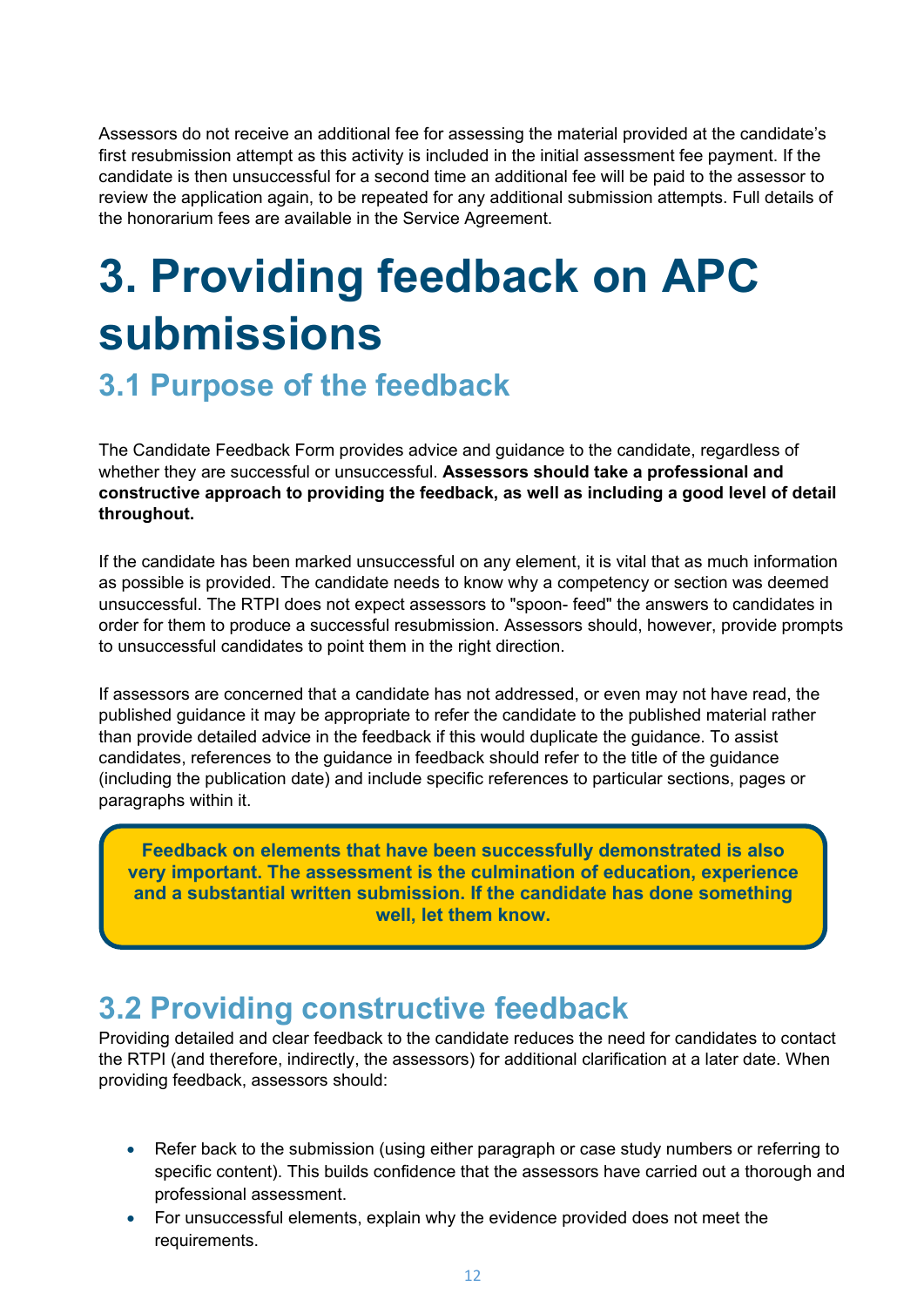• Indicate whether the candidate could build on case studies already provided or if they should introduce new case studies in their resubmission.

Assessors can use either bold or italics for emphasis in their feedback, however, they should not use exclamation marks or block capitals as this can easily lead to candidates misinterpreting the tone of the feedback. For the same reason we ask that assessors avoid using phrases such as: "The assessors were frustrated that the candidate…"; "This is not acceptable for a submission of this nature..."; "It was disappointing for the assessors that...". Some candidates, particularly on the EP-APC route, may be in senior roles and the feedback should reflect this and avoid a tone that may be perceived as patronising.

Assessors are recommended **not** to refer to the candidate using their first name and to instead use either "you", "the candidate", or "the Licentiate" or "the Associate" (if applicable). If assessors are unsure of the candidate's gender, they should use "their" rather than guessing at "his" or "her".

### <span id="page-16-0"></span>**3.3 Feedback on the Practical Experience Statement (PES)**

In the PES, candidates should detail how they meet the planning experience requirements as outlined in the relevant guidance. The Membership Team will check the application to ensure the dates of employment provided add up to the required amount of experience, however, it is assessors' responsibility to ensure the work described by the candidate in the submission is of a suitable type and level as defined in the relevant guidance for the class or route. For candidates for Chartered membership, assessors can refer to the Reflective Journal (for L-APC, DA-APC and A-APC candidates) or the examples of professional work (for EP-APC candidates) for more detail or clarification if required.

If the candidate is successful, the feedback should outline how they demonstrated the experience requirement. If the candidate is unsuccessful, the feedback should explain what parts (if any) of the experience is acceptable and where experience is lacking. For unsuccessful candidates, the feedback should also outline in the resubmission requirements what extra information they need to provide in their resubmission, and how much more experience (or experience of a different type) they need to gain before resubmitting. If the candidate needs to clarify an element of the PES, assessors should request a supplementary statement of 400-1,000 words. A full resubmission should be requested if clarification on the majority of their experience is required.

Regardless of whether the PES was successful or not, the remainder of the application should be assessed and feedback provided. If an assessor has any concerns or queries about assessing the remainder of the application after determining the PES to be unsuccessful then they should please contact the Membership Team.

### <span id="page-16-1"></span>**3.4 Feedback on the Professional Competence Statement (PCS)**

The PCS should demonstrate how the candidate meets all of the required competencies as outlined in the relevant guidance using the required number of case studies.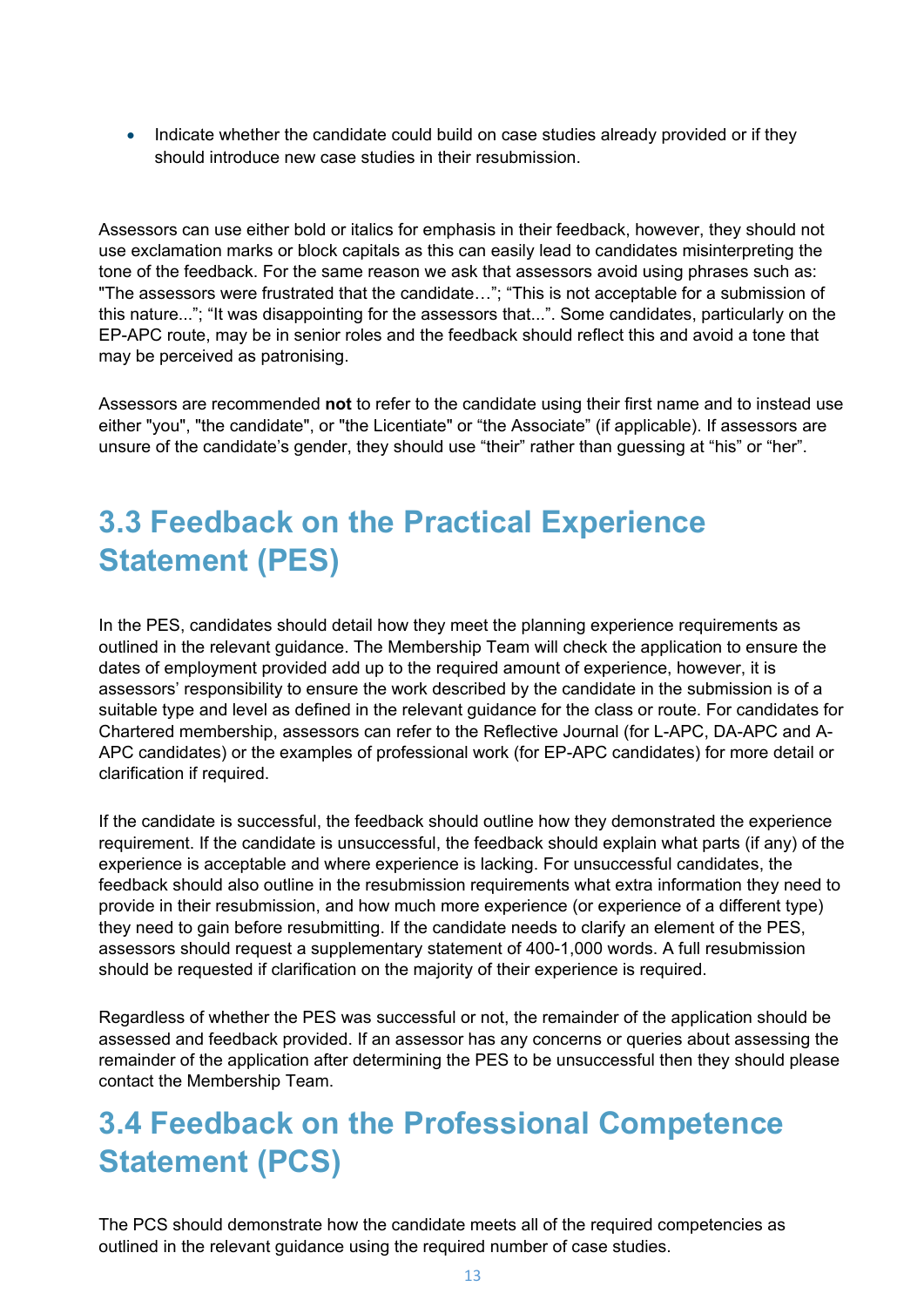To ensure clarity, assessors should provide feedback under each of the competency headings provided for an initial assessment and indicate in brackets after each heading whether the competency was successful or unsuccessful. There are also check boxes for each of the competencies on the front page of the Candidate Feedback Form to be selected to indicate outcomes within the results summary. Assessors should give specific feedback about how candidates have demonstrated each competency (for example, through a case study), rather than just stating that the competency has been demonstrated.

If the candidate has not fully met all the criteria for a competency, the candidate will be required to be resubmitted for the competency as a whole. Assessors should make clear in the feedback form

**Example Candidate has met criteria A and B, however has not fully met criterion C, this would require the candidate to resubmit the competency as a whole.**

which criterion/criteria per competency have been successfully met and which are unsuccessful.

More detail may be needed where candidates have been unsuccessful to help them understand where further work is required. The resubmission requirements should clearly indicate to the candidate whether they need to provide a complete resubmission or a supplementary statement of a defined word limit. If the candidate is unsuccessful on six or more PCS competencies, assessors should request a complete resubmission. The assessors are given discretion to request a full resubmission if fewer than six competencies were unsuccessful, if they feel this is more appropriate. If the candidate is unsuccessful on 'core' competencies a full resubmission may be requested, regardless of how many other competencies were deemed to be unsuccessful.

For a full resubmission, the candidate will rework the outstanding competencies within the body of the original text, but cannot be reassessed on any of the competencies they were deemed successful in.

If the candidate is unsuccessful on five competencies or fewer, assessors should normally request a supplementary statement of between 300-1,500 words. The minimum length of 300 words should be sufficient for the candidate to cover one competency (as well as setting the context), with an additional 300 words requested for each subsequent competency, if required, as shown below:

| <b>Number of unsuccessful competencies</b> | <b>Minimum word count for resubmission</b> |
|--------------------------------------------|--------------------------------------------|
| One                                        | 300 words supplementary statement          |
| Two                                        | 600 words supplementary statement          |
| <b>Three</b>                               | 900 words supplementary statement          |
| Four                                       | 1200 words supplementary statement         |
| <b>Five</b>                                | 1500 words supplementary statement         |
| Six or more                                | Complete resubmission                      |

This applies to all routes and classes with two exceptions:

1. Candidates on the EP-APC route who are unsuccessful in demonstrating the optional competency C14 Leadership in spatial planning. The word count for a resubmission of C14 should be 1,000 words, as this is the amount of words a candidate is advised to allocate to this competency (because they do it in place of C3-C6).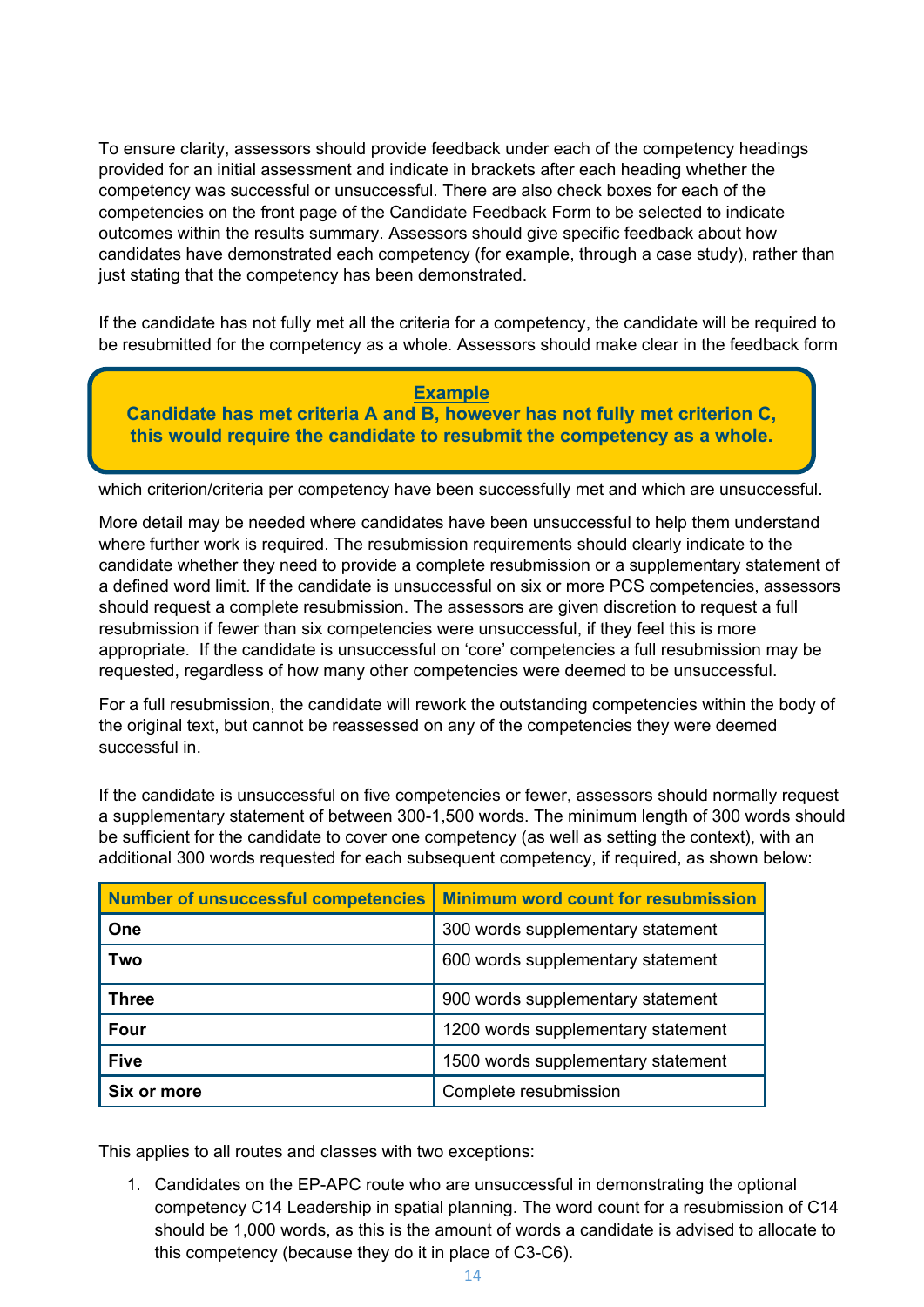2. Candidates applying for the Legal Associate class who are unsuccessful in demonstrating the optional competency C15 Identifying and analysing legal issues, and assessing alternative courses of action. The word count for a resubmission of C15 should be 1,000 words, as this is the amount of words a candidate is advised to allocate to this competency (because they do it in place of C3-C6).

The resubmission requirements should also indicate whether the candidate could build on existing case studies to demonstrate the outstanding competencies or if it is recommended that they introduce new case studies.

### <span id="page-18-0"></span>**3.5 Feedback on the Professional Development Plan (PDP)**

The PDP should be current at the point of submission and should outline the plan for the subsequent two years. The content should cover the requirements and checklist outlined in the relevant guidance. Candidates are required to use the PDP template that can be downloaded from the RTPI website. The PDP is assessed on the three elements:

- **1.** SWOT (strengths, weaknesses, opportunities, threats) analysis
- **2.** Goal and Objectives
- **3.** Action Plan

Assessors should provide their feedback to candidates on their PDP under each of the three headings provided and indicate in brackets after each heading whether the element was successful. There are also check boxes for each of the three elements on the front page of the Candidate Feedback Form, within the results summary, to be selected to indicate outcomes.

Assessors are reminded that the level of candidates' career aspirations will vary. Assessors should therefore be assessing the relevance of candidates' goals, objectives and actions to their development as professionals and their weaknesses (not the level of ambition).

If any element of the PDP is unsuccessful then the candidate is required to resubmit the entire PDP. It is difficult to treat the three elements of the PDP separately as they flow from one to the next. The submission may provide an acceptable SWOT, for example, but the Goals and Objectives and Action Plan may be unsuccessful. In this case the whole PDP is still resubmitted but only elements 2 and 3 would be reassessed.

Unsuccessful areas might include:

- a lack of linkage between SWOT weaknesses and the goals, objectives or actions;
- lack of specificity and depth of goals and objectives; or
- lack of SMART characteristics within the action plan. (Full details of the SMART model are in the guidance.)

Feedback and resubmission requirements should be sufficiently detailed to enable candidates to understand why they have been unsuccessful. For example it is not enough to say that an action is not SMART, it would be more useful to explain why the action is not SMART.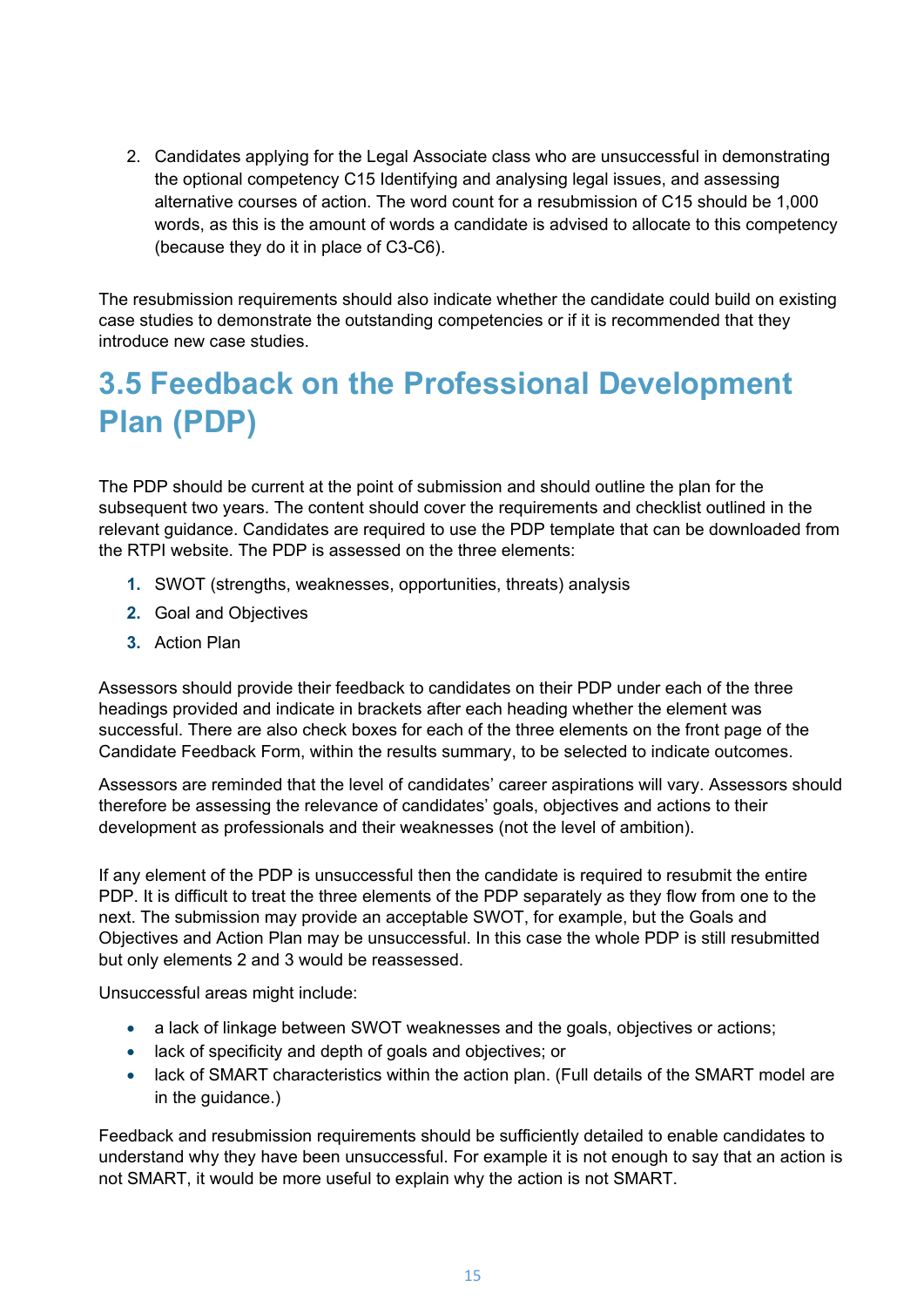#### <span id="page-19-0"></span>3.5.1 Feedback for candidates entering the PDP Support Phase

If the assessors have found a candidate's PES, PCS and general presentation to be successful, but one or more elements of the PDP to be unsuccessful, then they will be elected as a Chartered Member, Associate or Legal Associate, are required to work with the RTPI in a PDP support phase. If assessors have determined the PDP to be successful then the candidate cannot be referred to the PDP support phase. Assessors can, however, make suggestions and provide advice that could aid candidates with future PDPs and this can be particularly useful for borderline cases.

Assessors are still required to provide full feedback, including resubmission requirements, for the PDPs of candidates entering the PDP Support Phase. When referring candidates to the PDP support phase assessors may find it useful to add the following wording (or similar) to their PDP feedback:

*"Given that the PDP needs improvement the candidate will be required to undertake the PDP Support Phase. The candidate is encouraged to use the RTPI's PDP resources together with the feedback from the assessors to prepare a revised PDP which should be submitted within one month. Further details are available in [please insert the title and date of the relevant guidance document for the class or route].* 

### <span id="page-19-1"></span>**3.6 Feedback on the General Presentation**

The general presentation of the candidate's submission is assessed in addition to the assessment criteria. The submission is expected to be of a high professional standard and meet the requirements outlined in the relevant guidance.

Assessors are expected to provide written feedback on general presentation for all candidates. Even if the candidate is successful in this section, feedback should be included to acknowledge when they have been successful – this could be a simple comment i.e. "Overall good presentation".

If all the criteria have been demonstrated, but the submission is not to a professional standard, then it should be assessed as unsuccessful and a full resubmission requested. A candidate should not be unsuccessful solely because of an out of place comma, however if grammatical errors were repeated throughout the submission that would suggest a lack of care and attention and the assessors would be justified in requesting that the submission is proof read and resubmitted to a professional standard.

Assessors are able to show some discretion with this part of the assessment especially in instances where it is suspected, or maybe known, that English is not the first language for example. If assessors are in any doubt as to how to proceed please contact the Membership Team, before completing the Candidate Feedback Form, to discuss the appropriate course of action.

#### **NEURODIVERSE CANDIDATES**

If a candidate has indicated to the Membership Team that they have a form of neurodiversity, such as dyslexia then a note will be made when logging their application. To prevent the possibility of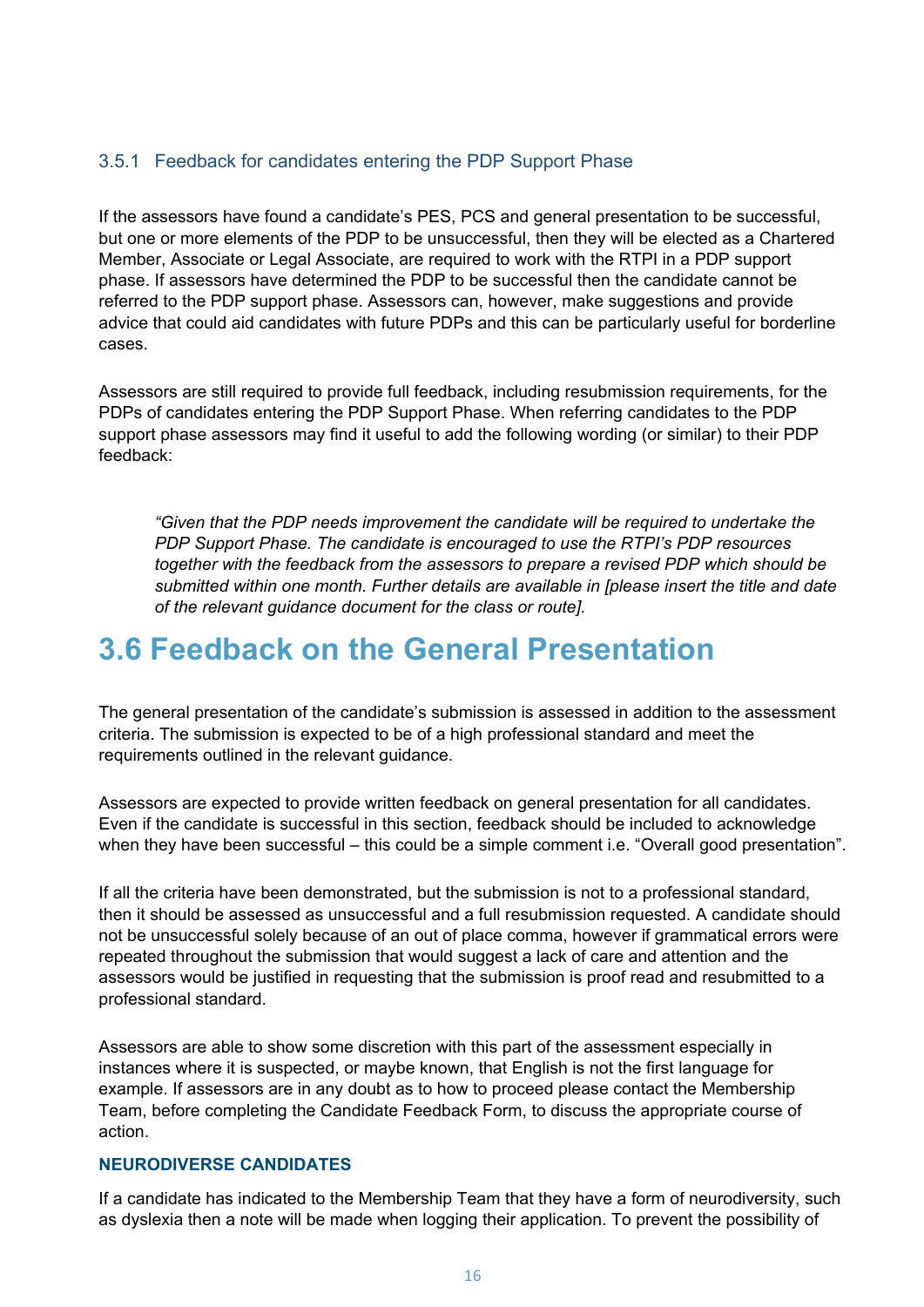prejudgement of the candidate's submission, and due to the confidential nature of this information, this will not initially be disclosed to the assessors.

The Membership Team will make any reasonable adjustment to allow neurodiverse candidates access the assessment.

The Membership Team will review the assessors' feedback for these candidates before it is sent out to ensure that the candidate has not been unfairly disadvantaged due to their neurodiversity and check that the feedback is not in any way insensitive to the candidate. The Membership Team may inform the assessors at this point and ask for the feedback to be amended if necessary. Again, if assessors are unsure or have any concerns relating to neurodiverse candidates then they should contact the Membership Team.

### <span id="page-20-0"></span>**3.7 Feedback on resubmissions**

When a candidate makes a resubmission, the Membership Team will insert an additional page with a 'Resubmission Feedback Report' section into the back of the original feedback form. The Membership Team will also retain an un-amended copy of the original feedback form on file for internal audit purposes. Assessors will be sent the candidate's original Candidate Feedback Form (with an inserted 'Resubmission Feedback Report') along with any resubmitted sections, supplementary statements, additional corroboration or Reflective Journal if relevant.

Assessors should detail the findings of their assessment of the resubmission documents into this 'Resubmission Feedback Report' (that will be found on the last page of the form) and update the boxes on the front sheet to reflect the resubmission outcomes. The detailed feedback report for the initial submission (or previous resubmissions) should be left unchanged.

When providing feedback on resubmissions assessors should follow the best practice guidance outlined in sections 3.1-3.6. Assessors are also recommended to add the relevant PCS competency headings and PDP element headings to the resubmission feedback report when providing feedback on PCS and PDP resubmissions. Assessors are also reminded that when reviewing resubmissions on the PCS or PDP, the candidate cannot be reassessed as unsuccessful on an area of the PCS or PDP that was previously determined to be successful (as stated in section 2.11).

### <span id="page-20-1"></span>**3.8 Top tips on providing feedback**

- Identify and explain how or where the candidate has gone wrong.
- Provide prompts to point the candidate in the right direction.
- Consider appropriate resubmission requirements is it a supplementary statement with an appropriate word limit or a complete resubmission?
- Proof read your feedback ensure the correct boxes are marked, there are no spelling or grammatical errors, and that all sentences make sense.
- Make specific reference to paragraph numbers or events outlined in case study.
- In borderline cases, use the Reflective Journal to help you make a decision (the candidate should reference the specific Reflective Journal entries – see section 4).
- Be encouraging if a candidate has done something well, congratulate them.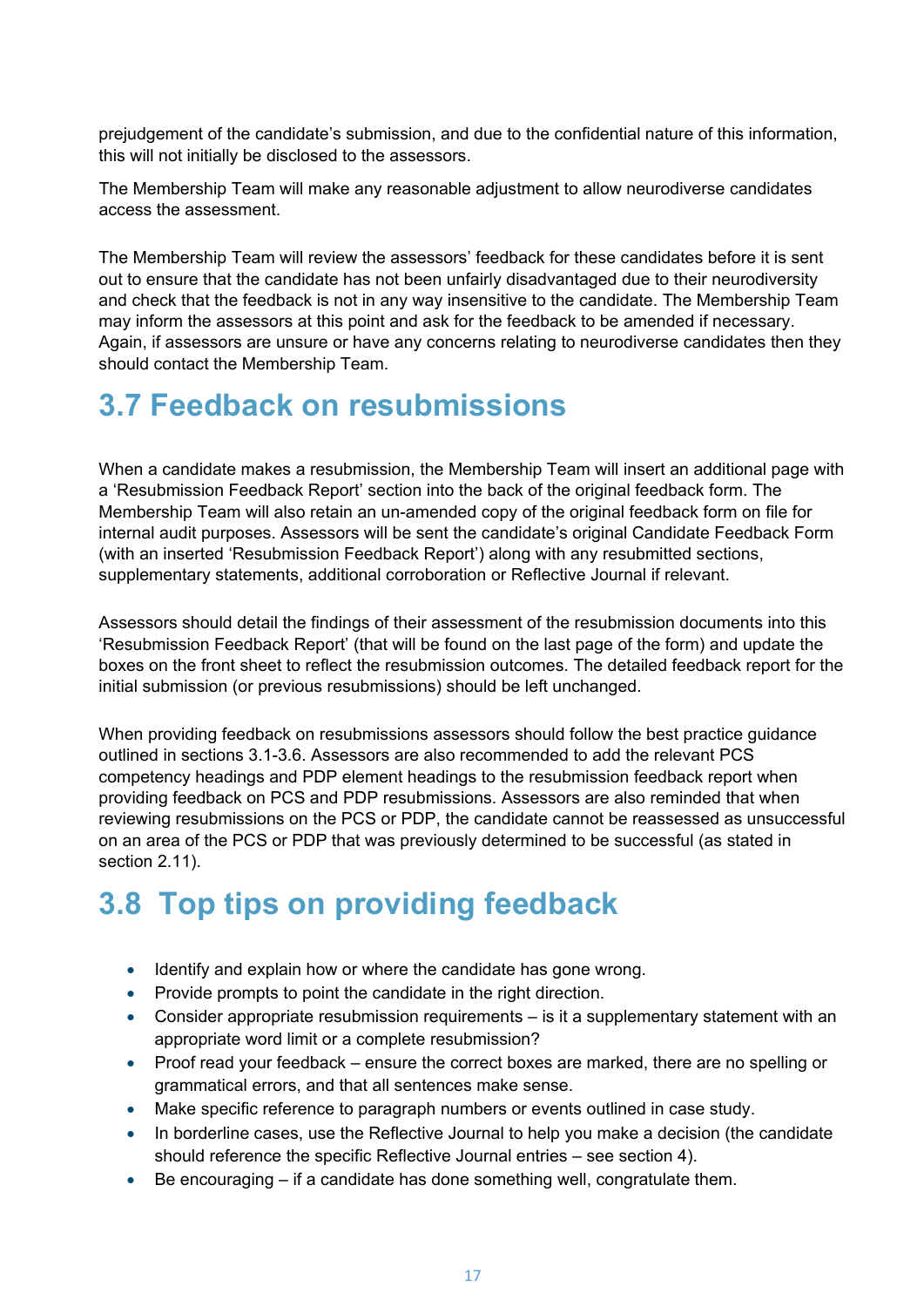### <span id="page-21-0"></span>**4. The role of the Reflective Journal and examples of Professional Work**

### <span id="page-21-1"></span>**4.1 Referring to the Reflective Journal (L-APC, DA-APC and A-APC routes only)**

Candidates submitting through the L-APC, DA-APC or A-APC are required to produce a Reflective Journal covering a minimum of 12 months' recent experience as a Licentiate or Associate. The Reflective Journal is submitted to the assessors for reference only – it is not formally assessed but can be helpful for understanding the background to the statements made elsewhere in candidates' submissions. APC assessors should be aware that for DA-APC the Reflective Journal will have been used as the principal source of discussion in the Professional Discussion and Professional Discussion assessors will have already commented on it. The Reflective Journal is maintained by the candidate for two reasons:

- to aid them in their development and when preparing their submission; and
- to aid the assessors by providing further background and context to their experience.

There is no word limit for the Reflective Journal and a lot of candidates choose to cover more than the mandatory **12 months of experience** (so it can become a very large document).

Assessors are not required to read the full Reflective Journal, but it is good practice to do so and will help them gain a greater understanding of candidates' experience. The guidance documents make it clear that candidates must refer the assessors to the Reflective Journal if they wish the assessors to read specific information contained within it. To make the process of cross-referencing easier for all concerned, candidates are asked to use paragraph numbering and refer assessors to specific entries within the Reflective Journal.

### <span id="page-21-2"></span>**4.2 Referring to the examples of professional work (EP-APC route only)**

Candidates submitting through the EP-APC are making a direct application for Chartered membership and so do not have a period of time in another membership class during which they could compile a Reflective Journal. Instead they are required to submit five to ten examples of their professional work.

The examples of professional work carry out the same function as the Licentiate, Degree Apprenticeship or Associate Reflective Journal in that they provide assessors with further background and context. The EP-APC Guidance sets out what kind of examples are accepted and what should not be submitted.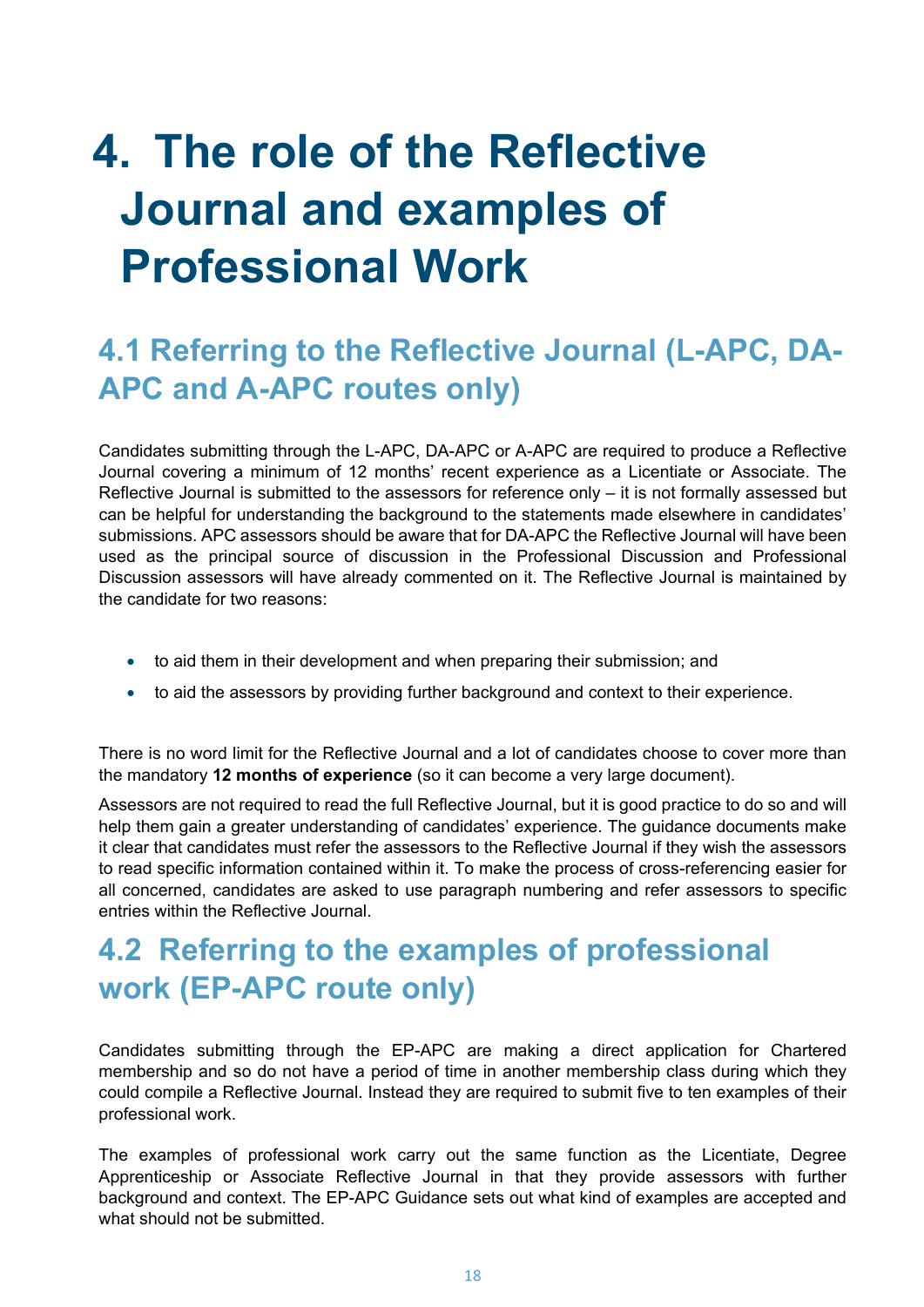Candidates must submit a minimum of five and a maximum of ten examples in total. Where documents are lengthy, candidates are strongly advised to keep the examples focused by directing the assessors to the particularly relevant sections, using page and paragraph referencing, or highlighting.

### <span id="page-22-0"></span>**4.3 Use of the Reflective Journal or examples of professional work for 'borderline' assessments**

It is important that the overall assessment outcome is based on the information provided in the written submission. Assessors may wish, however, to refer to the Reflective Journal or examples of professional work to gain further information about a particular case study or gain a more holistic view of the candidate's professional development. This information may have some influence on the assessors' decision making where the demonstration of a competency is slightly weak or borderline in the submission, but there is clear evidence of the candidate meeting that competency in their Reflective Journal or examples of professional work. The assessors may use their discretion to reflect that, on balance, there is enough evidence to support that competency being successful.

This situation is different to situations where a competency is not demonstrated at all in the submission. In this situation it does not matter how much information is in the Reflective Journal or examples of professional work, they are not to be assessed in place of the submission.

However, assessors can use the information in the Reflective Journal or examples of professional work to make suggestions of possible alternative case studies for the resubmission.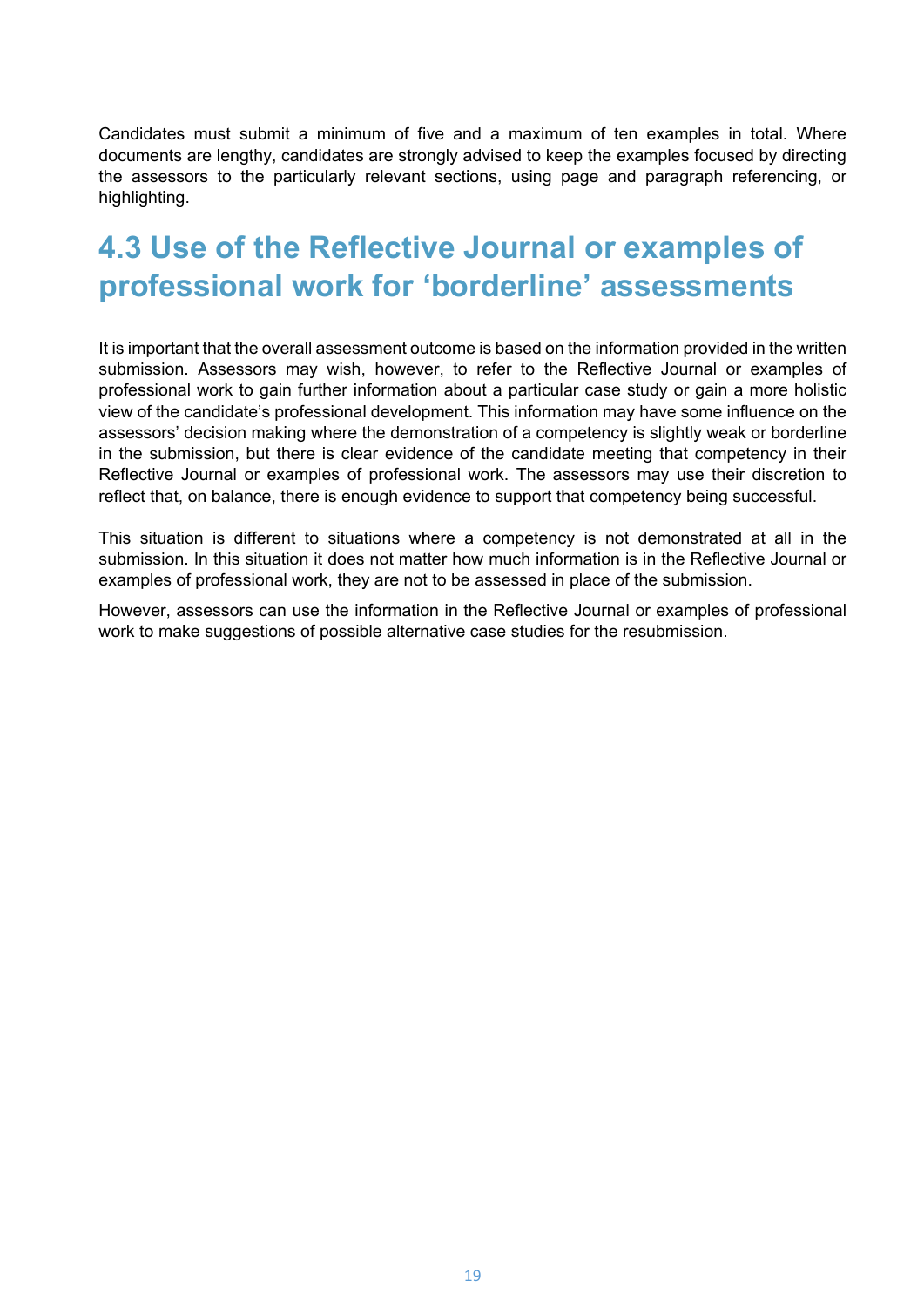

### <span id="page-23-0"></span>**5. Key differences (nonaccredited routes and Associate class)**

Assessors for the A-APC and EP-APC routes, and for the Associate and Legal Associate classes, will need to familiarise themselves with their guidance documents. The guidance contains some key differences from the L-APC and DA-APC routes, particularly relating to the details of the competencies, word counts and number of case studies required. The following points summarise key differences of which assessors need to be aware.

### <span id="page-23-1"></span>**5.1. Educational background**

Candidates applying to the Associate class, or for Chartered membership through the EP-APC, who have a spatial planning degree which is not accredited by the RTPI and are applying under educational background b (set out in the guidance documents) will need to complete an additional statement setting out the planning content of that degree. In order to apply with the minimum experience equivalent to a partially accredited degree, candidates must demonstrate that their degree covers the same topics as an RTPI accredited degree.

Assessors must assess this statement to see that the content of the degree covers the following broad principles that govern planning operations (taken from the RTPI's Policy Statement on Initial Planning Education):

- Social science as an analytical framework
- The interplay between land use and transportation
- Design and the realisation of place
- Economic issues relating to development
- Environmental challenges
- Legal and institutional frameworks

Candidates whose degree covered a specific aspect or area of planning (such as urban design, regeneration) will need to show how it relates to the topics listed above. Candidates **must** demonstrate that 75% of their degree was spent on these topics.

If assessors find that the statement does not demonstrate that the degree meets these requirements, they have three options:

- Request a resubmission of this section, if it is felt that further information is required to make an adequate assessment.
- Advise the candidate to apply under educational background c (non-planning degree) which requires an additional year of experience (this may mean the candidate will have to wait up to one year before resubmitting).
- If the candidate already has the additional year experience, and this is assessed as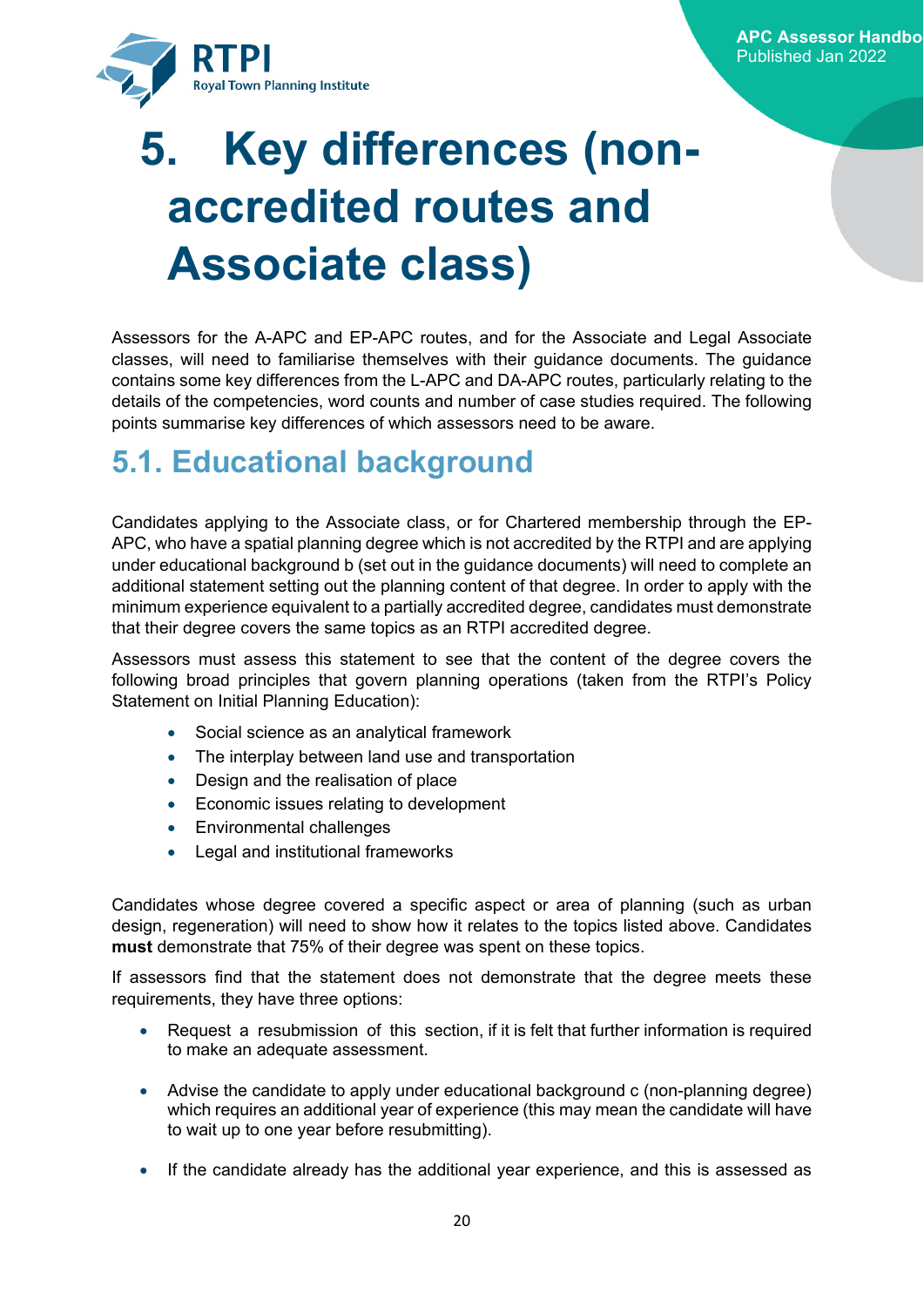

acceptable, the assessors will discount the statement and assume the candidate has applied under educational background c (non-planning degree).

**The statement is not required for candidates undertaking A-APC because, as they are already Associates, their educational background was assessed at the initial stage.**

### <span id="page-24-0"></span>**5.2. Optional Leadership in planning competency (EP-APC route only)**

Assessors who themselves have strategic level experience may apply to assess EP-APC candidates who are taking this optional competency. Section 5 of the EP- APC guidance explains this further: it enables those who have significant strategic level experience to demonstrate their experience and competence in planning leadership.

As well as assessing the competency within the PCS, assessors will need to assess the candidate's PES to ensure that they meet the requirements for taking this optional competency. Candidates taking this competency do so as an alternative to competencies C3- C6 and so will be expected to allocate a significant part of their PCS (about 1,000 words) to the Leadership in planning competency. Candidates are required to indicate whether they are demonstrating the optional competency as an alternative to C3- C6 in their application form.

If a candidate undertakes this competency, and the assessors determine that, their experience is not of a strategic level (in the PES) and/or they are having difficulty demonstrating the leadership in planning competency (in the PCS), the assessors should advise the candidate to change to the standard EP-APC route and demonstrate C3- C6. The following wording could be used:

*"Whilst you clearly have extensive planning experience, the assessors are not confident that this is of a 'strategic level' or that the optional leadership in planning competency can be demonstrated. They would recommend that your resubmission addresses the standard EP-APC route, demonstrating competencies C3-C6."*

If a candidate has opted to follow the Leadership route but has been deemed not to have met the standard, the assessors should re-mark the PCS to see if it meets the requirements of C3- C6. A candidate can be passed on the C3-C6 route even if they originally opted for the Leadership route. This will need to be made clear to the candidate in the feedback form.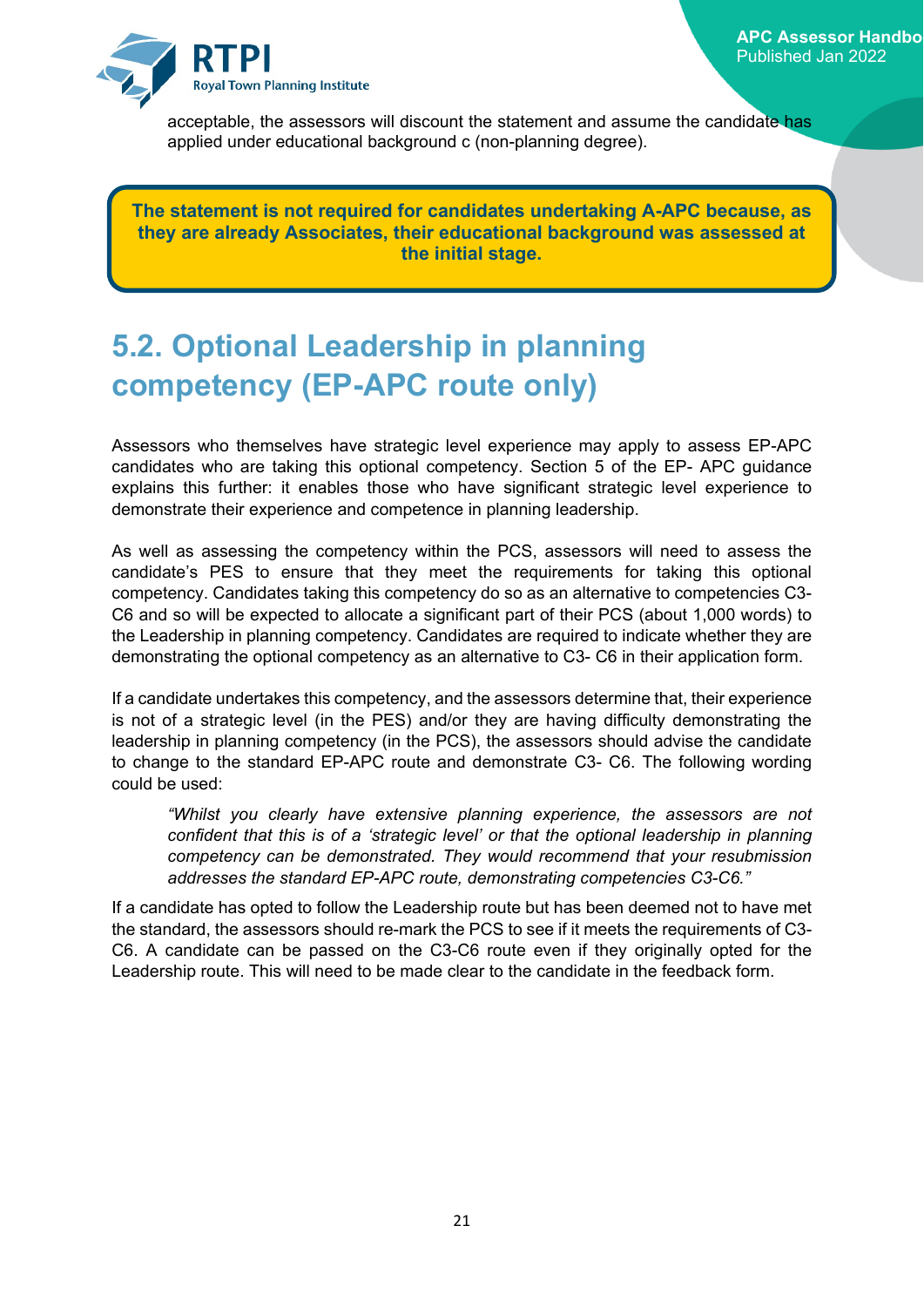

### <span id="page-25-0"></span>**5.3 Assessment outcomes (applications to the Associate class and for Chartered membership through the EP-APC only)**

There is a key difference from the L-APC, DA-APC and A-APC routes in that candidates applying to the Associate class or for Chartered membership through the EP-APC can be rejected. (L- APC, DA-APC and A-APC candidates can only be made unsuccessful as a deferral). Assessors can only reject a candidate's submission subject to the following criteria:

- The candidate's experience, demonstrated in the PES, is short of the experience requirements by two years or more.
- A submission cannot be rejected the first time it is made. If assessors think that the candidate's experience does not meet the requirements, the candidate must be given the opportunity to clarify their experience in a resubmission.
- A submission cannot be rejected because the PCS and/or PDP do not meet the requirements. If the PCS and/or PDP do not meet the requirements, the submission will be deferred.

### <span id="page-25-1"></span>**5.4 Legal Associates Class: Key differences**

Assessors for the Legal Associate class will need to familiarise themselves with their guidance document published June 2019. The following points summarise key specifics of which assessors need to be aware.

#### **1. ELIGIBILITY: AMOUNT OF ELIGIBLE EXPERIENCE**

Candidates applying to the Legal Associate class do not just need to be qualified legal practitioners, but to have enough experience to show that they are able to give specialist advice in planning law. Candidates who practise only a very small amount of planning law will not meet the criteria for this specialist class (but may apply to the Affiliate or Associate class instead).

Candidates will set out on their application form the numbers of hours a year they have been spending on planning law. The Membership Team, as part of the pre-assessment checks, will check that these accord to the number of hours required to become a Legal Associate, as set out in section 2.2 of the guidance document.

Assessors must assess the candidate's PES to ensure that the description of the work and experience undertaken is what would be expected from a qualified lawyer spending a significant proportion of their time on planning law. If assessors are uncertain as to whether the candidate has sufficient experience they should defer the submission and ask for further clarification from the candidate.

#### **2. ELIGIBILITY: NATURE OF ELIGIBLE EXPERIENCE**

Candidates applying to the Legal Associate class need to demonstrate that they have sufficient breadth of experience in planning law to give quality advice. This instils confidence in clients and other professionals.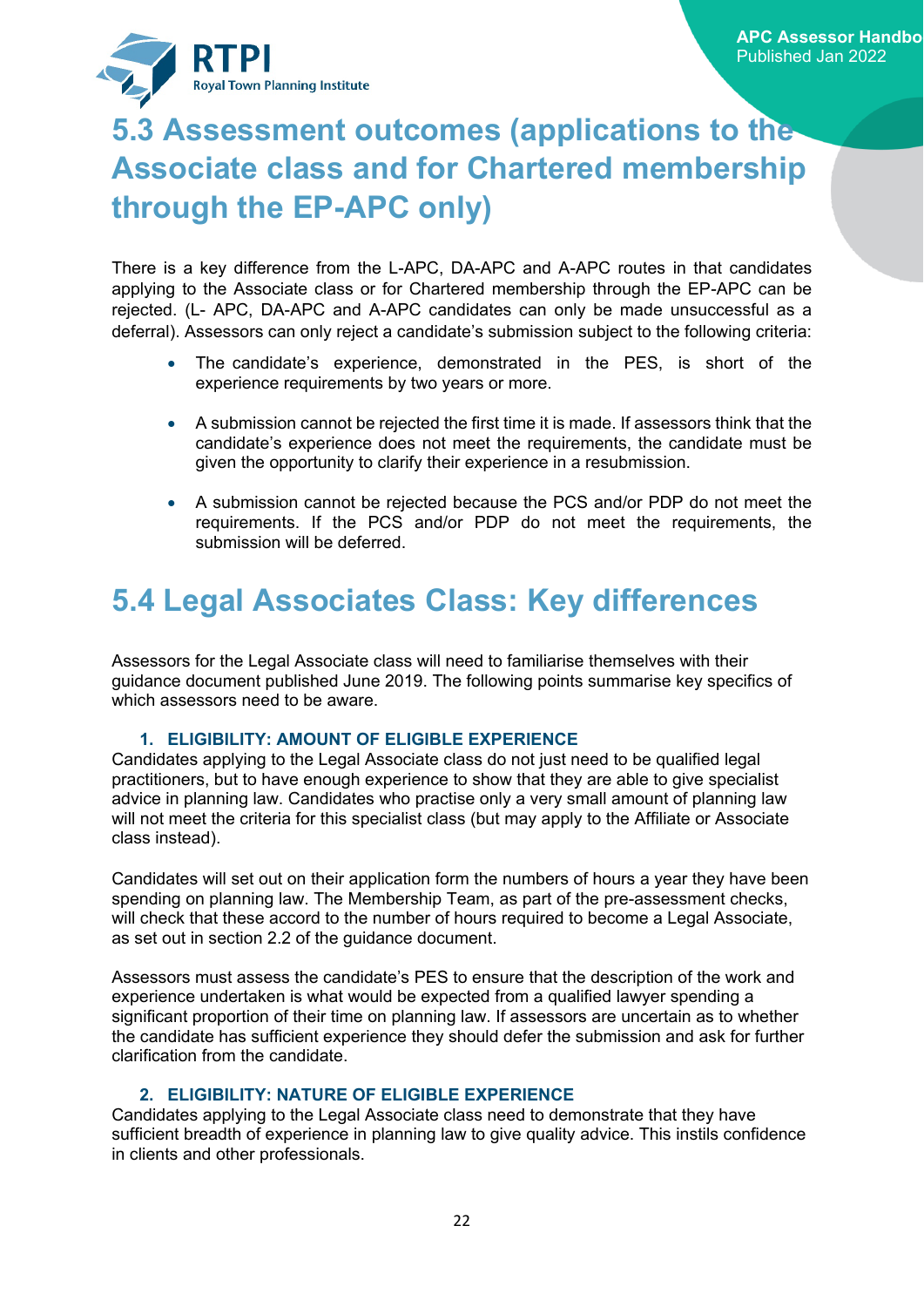

Assessors must assess the candidate's PES to make sure that the candidate has covered at least five of the areas of practice in List A of section 2.3 of the guidance. Candidates may also demonstrate areas in List B but do not have to do so. Candidates cannot demonstrate areas from List B in place of those from List A. If assessors are uncertain as to whether the candidate has the right type of experience, they should defer the submission and ask for further clarification from the candidate.

#### **3. ASSESSMENT OUTCOMES**

It is possible for candidates applying to the Legal Associate class to be rejected. Assessors can only reject a candidate's submission subject to the following criteria:

- The candidate's experience, demonstrated in the PES, is short of the experience requirements by two years or more.
- A submission cannot be rejected the first time it is made. If assessors think that the candidate's experience does not meet the requirements, the candidate must be given the opportunity to clarify his/her experience in a resubmission.
- A submission cannot be rejected because the PCS and/or PDP do not meet the requirements. If the PCS and/or PDP do not meet the requirements, the submission will be deferred.

### <span id="page-26-0"></span>**6. Assessor monitoring**

### <span id="page-26-1"></span>**6.1 The monitoring process**

The Membership Team, supported by the MAAP, carries out a monitoring process in order to ensure the consistency of the assessment and feedback provided to candidates. A sample of assessor pairings will be selected for monitoring after each first time or resubmission round. As part of the review the assessors' feedback forms will be reviewed to ensure feedback provided is clear, accurate, detailed, professional and constructive manner. The outcome and any points raised by the monitoring process will be fed back to the original assessors and MAAP.

It should be noted that assessors on the MAAP are subject to the same monitoring process as all other assessors.

### <span id="page-26-2"></span>**6.2 Follow up**

The assessor pairings will be notified of the findings of the monitoring process including any issues identified with their assessments and how they can address these issues. The assessors will be encouraged to discuss any points raised with both the Membership Team and their co-assessor.

If any specific and serious concerns have been raised in the initial monitoring, the assessor pairing will be picked up again for monitoring in the next round to ensure that the issues with the assessments have been remedied. If the previously identified issues with the assessments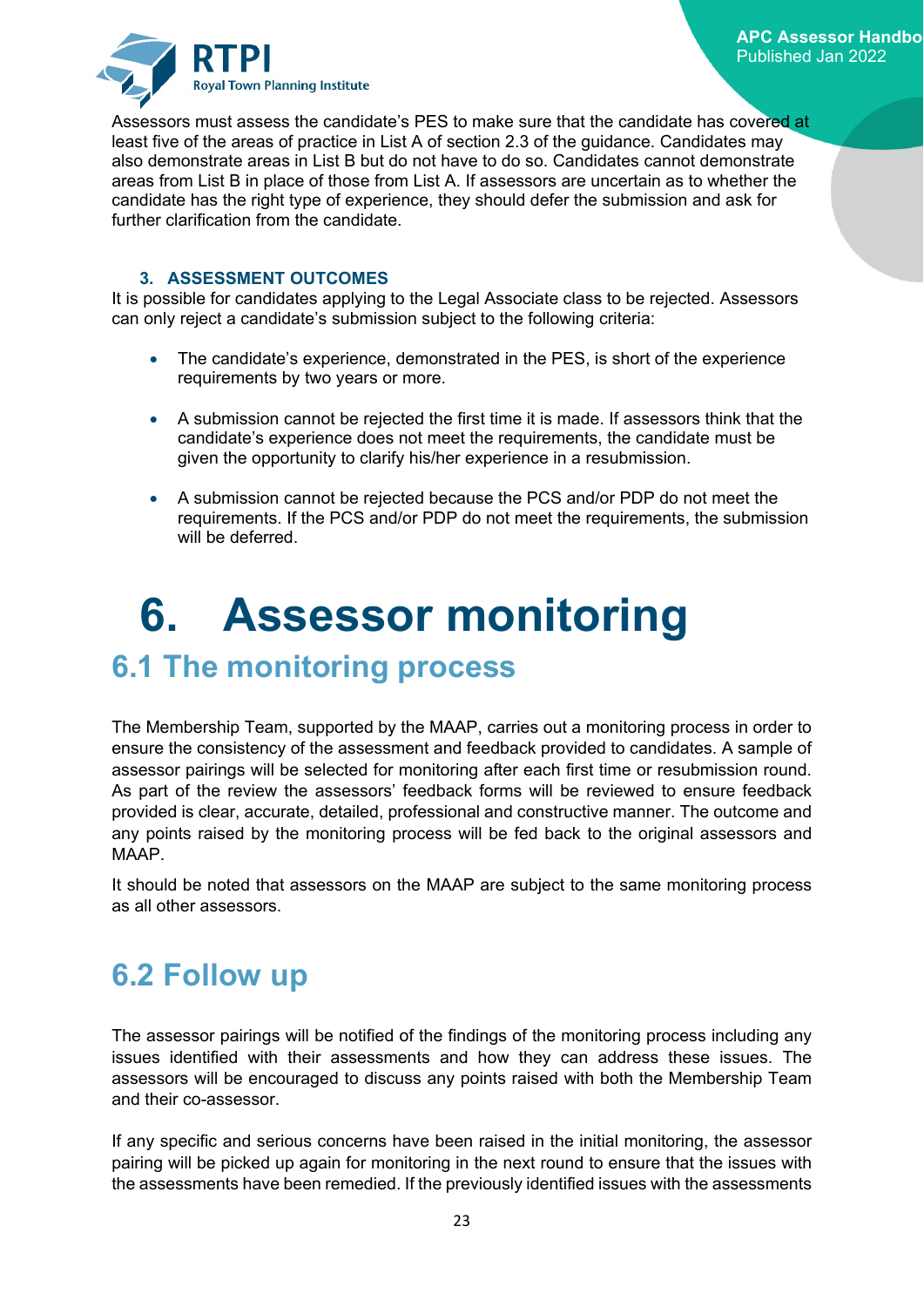

persist, or if additional issues are identified, the pairings will be notified by the Membership Team. The assessors will be contacted individually to discuss the issues prior to the next round to determine if there are any underlying problems that can be resolved.

The assessors will then have a second opportunity to remedy any issues at the following round. After that round, if the issues are not addressed, then the assessors will be referred to the MAAP who will decide whether to suspend their role as an assessor or whether there is further feedback, support or training that could be provided in order to resolve the issues. The assessors would then be notified of the decision and recommendations of the MAAP.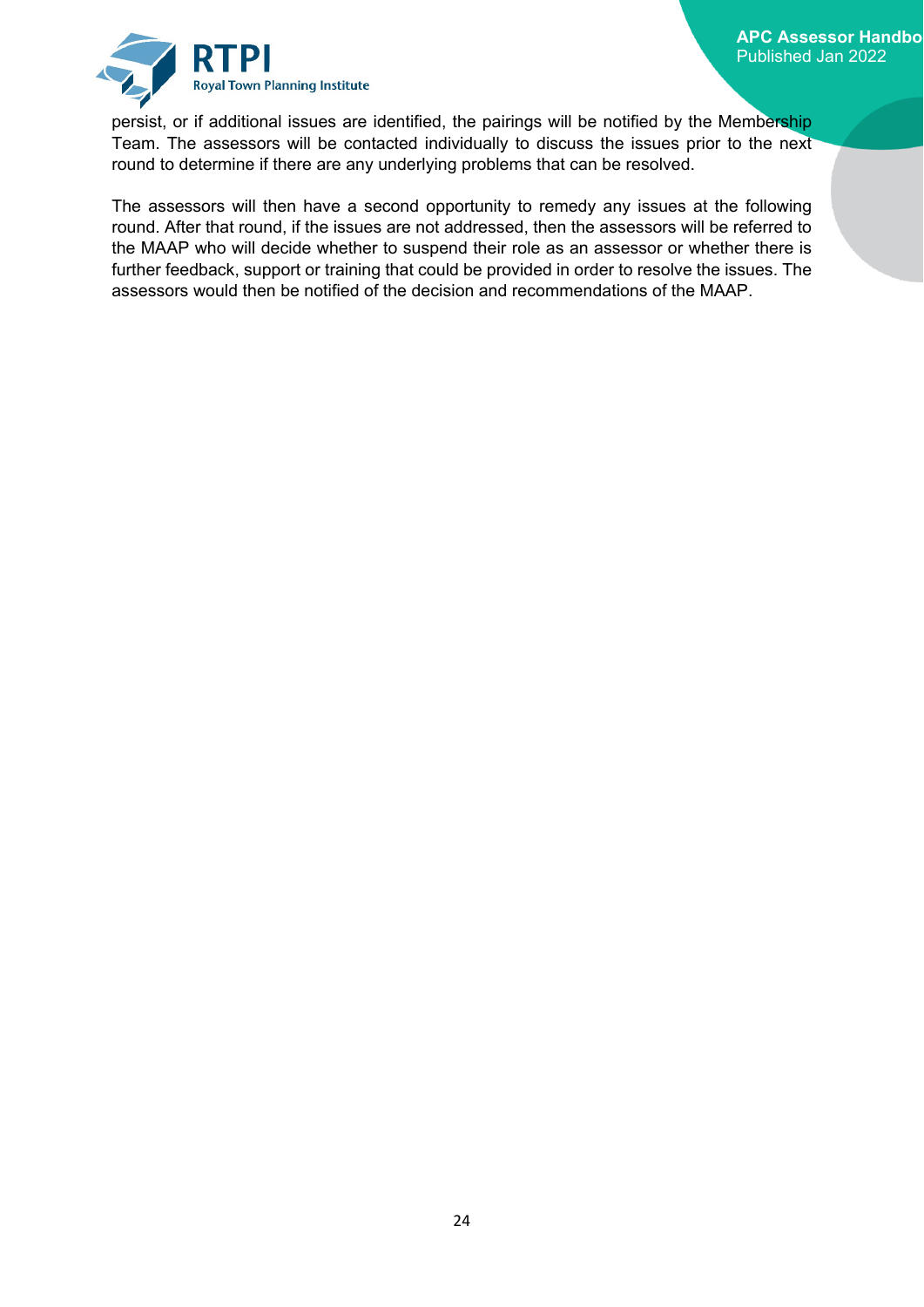

### <span id="page-28-0"></span>**7. Advising candidates**

Assessors are often approached to advise or mentor candidates through their application process. While the RTPI encourages candidates to use the resources available to them, managing such a relationship can be difficult. Assessors must not mentor individual candidates or comment on individual submissions, in order to maintain the overall integrity of the process.

When approached to act as a mentor or read a candidate's submission, assessors can offer to provide general guidance but cannot agree to take on the candidate as a mentee or comment on the submission. Any new assessors who have been mentoring candidates should immediately advise their mentees of this and, where possible, aid them in finding a new mentor.

Apprentice Professional Discussion (APD) Assessors may be approached to advise or mentor candidates through their EPA. APD Assessors must not mentor any apprentices or provide details of the type of questions to expect in the PD to maintain the overall integrity of the process.

As a line manager of a candidate applying for membership, there may be a need for an assessor to engage with their employees, however, they must remain within the requirements listed in sections 7.1 and 7.2 below. Assessors are sometimes invited by the Membership Team to take part in membership related events. This is perfectly acceptable as long as assessors comply with the requirements set out below.

The types of advice listed in sections 7.1 and 7.2 should provide clarity to assessors on managing relationships with candidates and understanding of what constitutes appropriate involvement. Ultimately, assessors should remain impartial and objective at all times.

**While assessors are not able to be mentors, they are able to sponsor and corroborate membership applications**

### <span id="page-28-1"></span>**7.1 Types of advice assessors can provide**

- Offer general advice on the assessment processes.
- Give general advice on what makes a good submission.
- Give candidates career advice if requested.
- Discuss the competencies and how these can be demonstrated generally.
- Give examples of common mistakes that candidates make.
- Encourage candidates to use support structures that are available to them (e.g. refer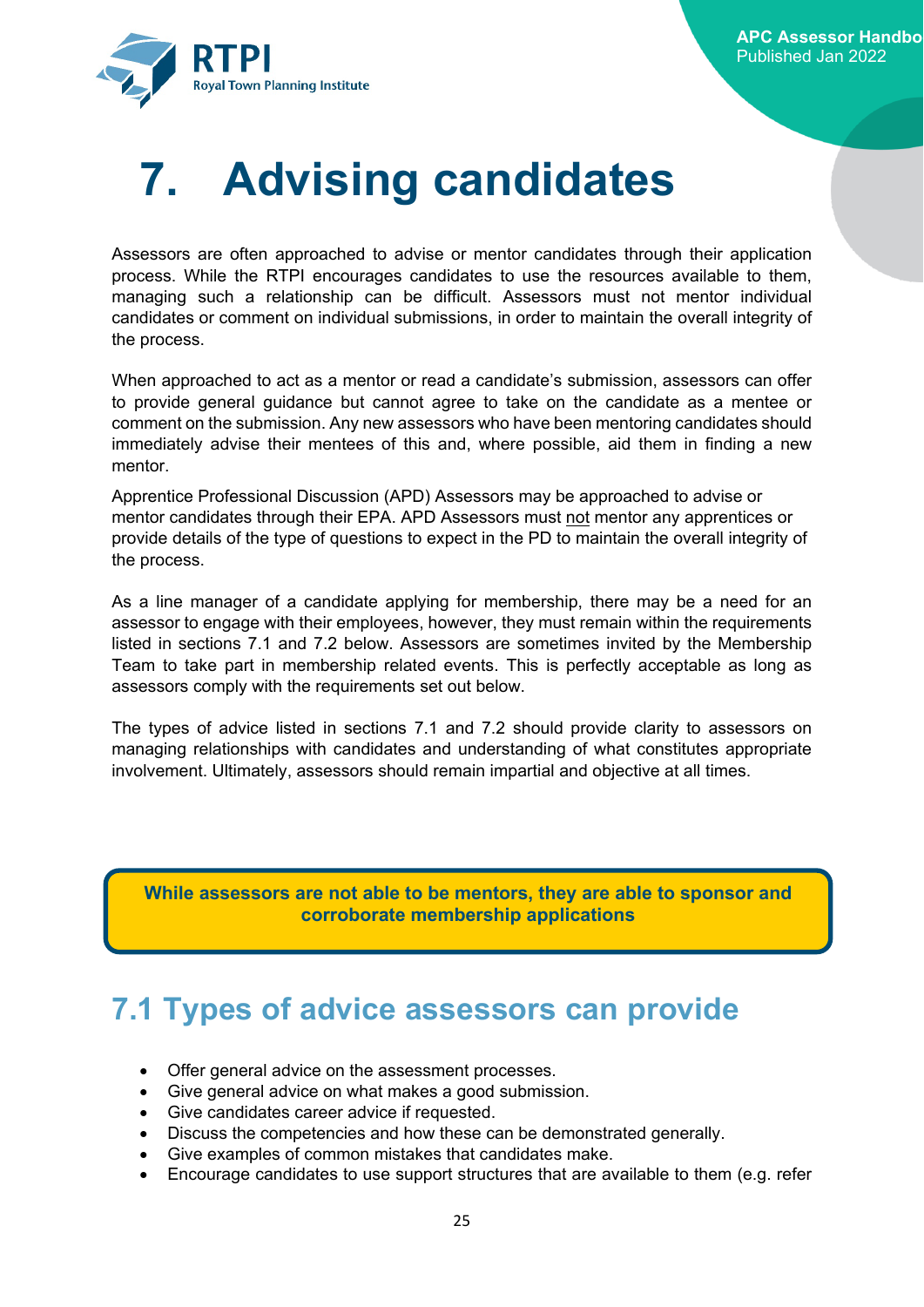

to guidance, attend a membership related event).

### <span id="page-29-0"></span>**7.2 Types of advice assessors cannot provide**

- Offer specific advice on individual submissions.
- Recommend specific case studies for submissions.
- Proof read individual submissions.
- Mentor individual candidates.
- Comment on whether they think a candidate has or has not demonstrated a particular competency.
- Comment on feedback made by other assessors.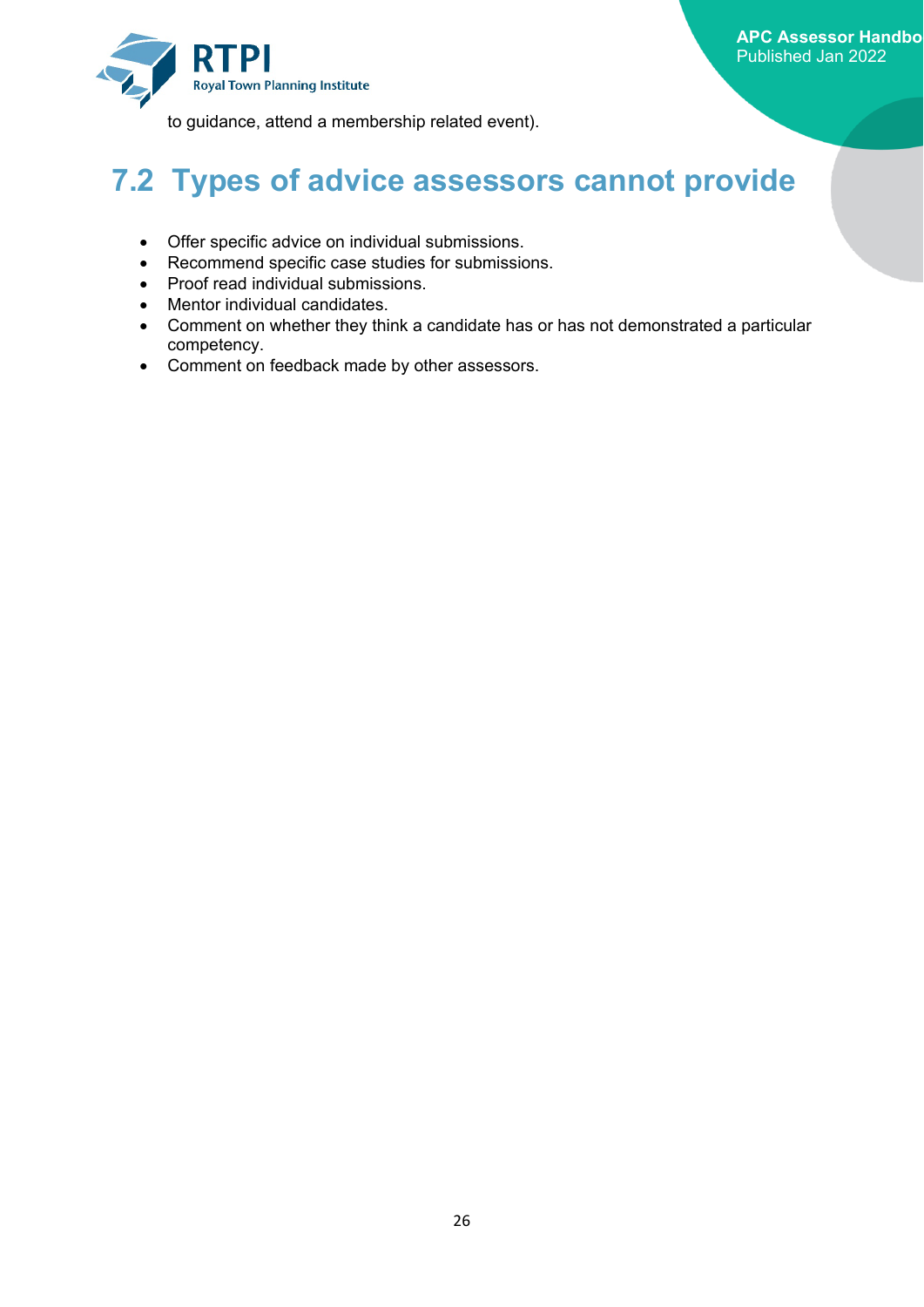

# <span id="page-30-1"></span><span id="page-30-0"></span>**Overview of requirements**

| <b>Word</b><br>counts and<br>core<br>submission<br>documents | <b>PES</b> | <b>PCS</b> | <b>PDP</b> | Reflective<br>Journal | <b>Examples</b><br>of<br>professional<br>work | <b>Number</b><br>of case<br>studies |
|--------------------------------------------------------------|------------|------------|------------|-----------------------|-----------------------------------------------|-------------------------------------|
| <b>Associate</b>                                             | 1,000      | 1,500      | 1,500      | $\pmb{\times}$        | X                                             | $1 - 2$                             |
| <b>Legal</b><br><b>Associate</b>                             | 1,000      | 1,750      | 1,500      | $\pmb{\mathsf{X}}$    | $\boldsymbol{\mathsf{X}}$                     | $1 - 2$                             |
| <b>L-APC</b>                                                 | 1,000      | 3,000      | 1,500      | $\checkmark$          | X                                             | $1 - 3$                             |
| <b>A-APC</b>                                                 | 1,250      | 4,000      | 1,500      | $\checkmark$          | X                                             | $2 - 4$                             |
| <b>EP-APC</b>                                                | 1,250      | 4,250      | 1,500      | $\pmb{\mathsf{X}}$    |                                               | $2 - 4$                             |
| <b>DA-APC</b>                                                | 1,000      | 3,000      | 1,500      | $\checkmark$          | $\pmb{\mathsf{X}}$                            | $1 - 3$                             |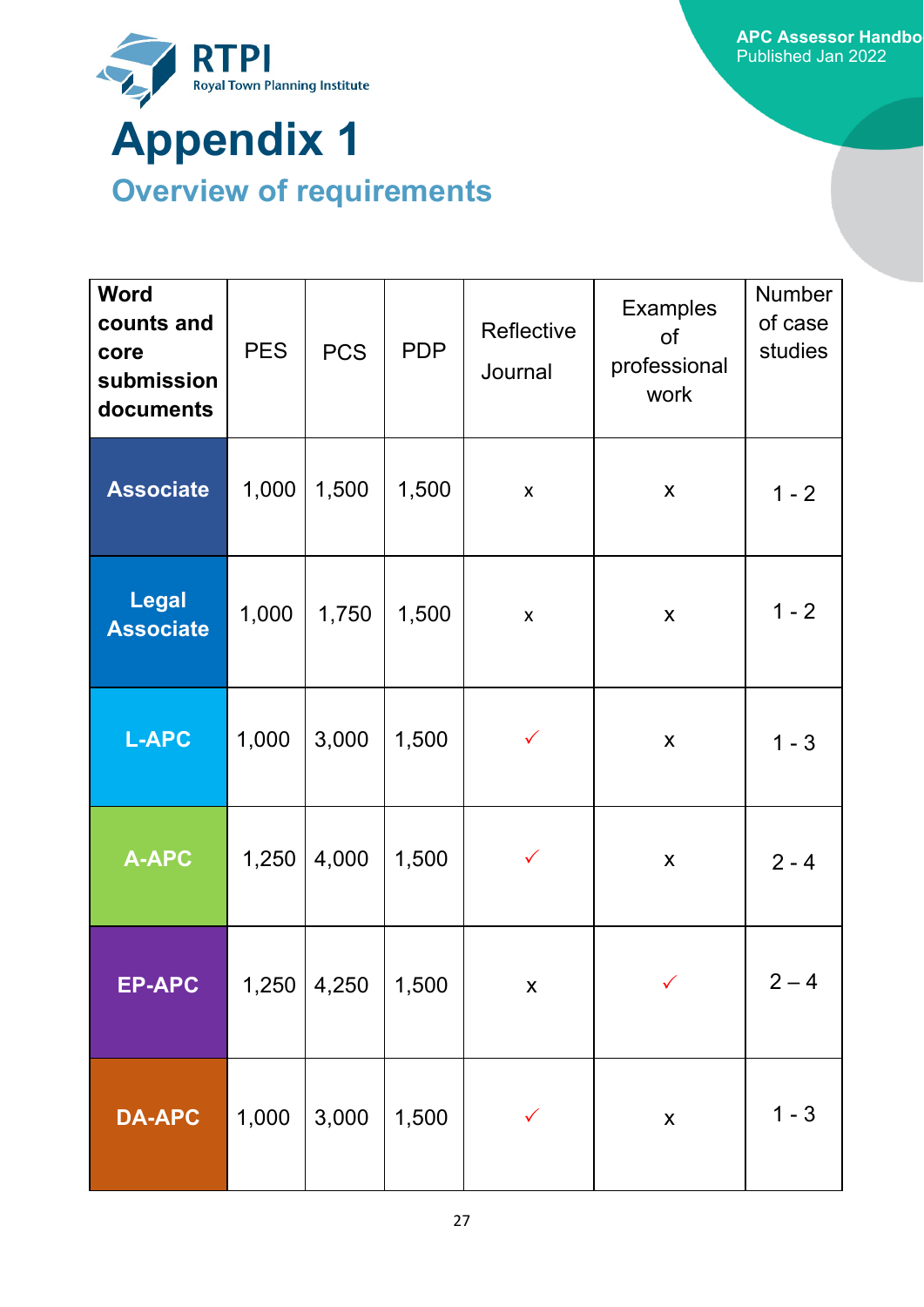

## **Appendix 2**

### **Key differences and similarities between the L-APC and DA-APC**

### **Key differences between L-APC and DA-APC**

|                                                          | <b>L-APC</b>                                                                                                                                                                                                                                                                                                                                                                                      | <b>DA-APC</b>                                                                                                                                                                                                                                                                                                                                                                                                                                                                                                                                |
|----------------------------------------------------------|---------------------------------------------------------------------------------------------------------------------------------------------------------------------------------------------------------------------------------------------------------------------------------------------------------------------------------------------------------------------------------------------------|----------------------------------------------------------------------------------------------------------------------------------------------------------------------------------------------------------------------------------------------------------------------------------------------------------------------------------------------------------------------------------------------------------------------------------------------------------------------------------------------------------------------------------------------|
| Eligibility<br>requirements:<br>Overview                 | To be eligible to submit your L-APC<br>application:<br>You must be a current<br>registered Licentiate of the<br>RTPI.<br>You must have a fully RTPI<br>accredited qualification.<br>You must have a minimum of 2<br>$\bullet$<br>years' professional planning<br>experience (full-time<br>equivalent); at least 1 year of<br>this experience must be gained<br>whilst registered as a Licentiate. | To be eligible to submit your DA-APC<br>application:<br>You must be a current<br>registered Licentiate of the<br>RTPI.<br>You must have a fully RTPI<br>$\bullet$<br>accredited qualification.<br>You must be a Chartered<br>$\bullet$<br>Town Planner apprentice<br>having passed through<br>Gateway.<br>You must have a minimum<br>of 2 years' professional<br>planning experience (full-time<br>equivalent) whilst a<br><b>Chartered Town Planner</b><br>apprentice.<br>You must successfully<br>complete the Professional<br>Discussion. |
| Eligibility<br>requirements:<br>Experience               | You must have a minimum of 2 years'<br>professional planning experience (full-<br>time equivalent).<br>At least 1 year of this experience must<br>be gained whilst registered as a<br>Licentiate.                                                                                                                                                                                                 | You must have a minimum of 2<br>years' professional planning<br>experience (full-time equivalent).<br>Your experience must be gained<br>whilst registered as a Chartered<br>Town Planner apprentice and can be<br>a combination of pre- and post-<br>Gateway.                                                                                                                                                                                                                                                                                |
| Eligibility<br>requirements:<br>Licentiate<br>membership | At least 1 year of your professional<br>planning experience must be gained<br>whilst registered as a Licentiate.                                                                                                                                                                                                                                                                                  | Apprentices are required to be<br>registered as a Licentiate, however,<br>there is no minimum length of time<br>required.                                                                                                                                                                                                                                                                                                                                                                                                                    |
| Submission<br>requirements:<br><b>Case Studies</b>       | You must select 1 to 3 case studies to<br>demonstrate the competencies.<br>Your case studies must be from your<br>two years' professional planning<br>experience (full-time equivalent).                                                                                                                                                                                                          | You must select 1 to 3 case studies to<br>demonstrate the competencies.<br>Whilst your 2 years' experience can<br>be a combination of pre- and post-<br>Gateway, your case studies must be<br>undertaken post-Gateway and<br>recorded in the Reflective Journal                                                                                                                                                                                                                                                                              |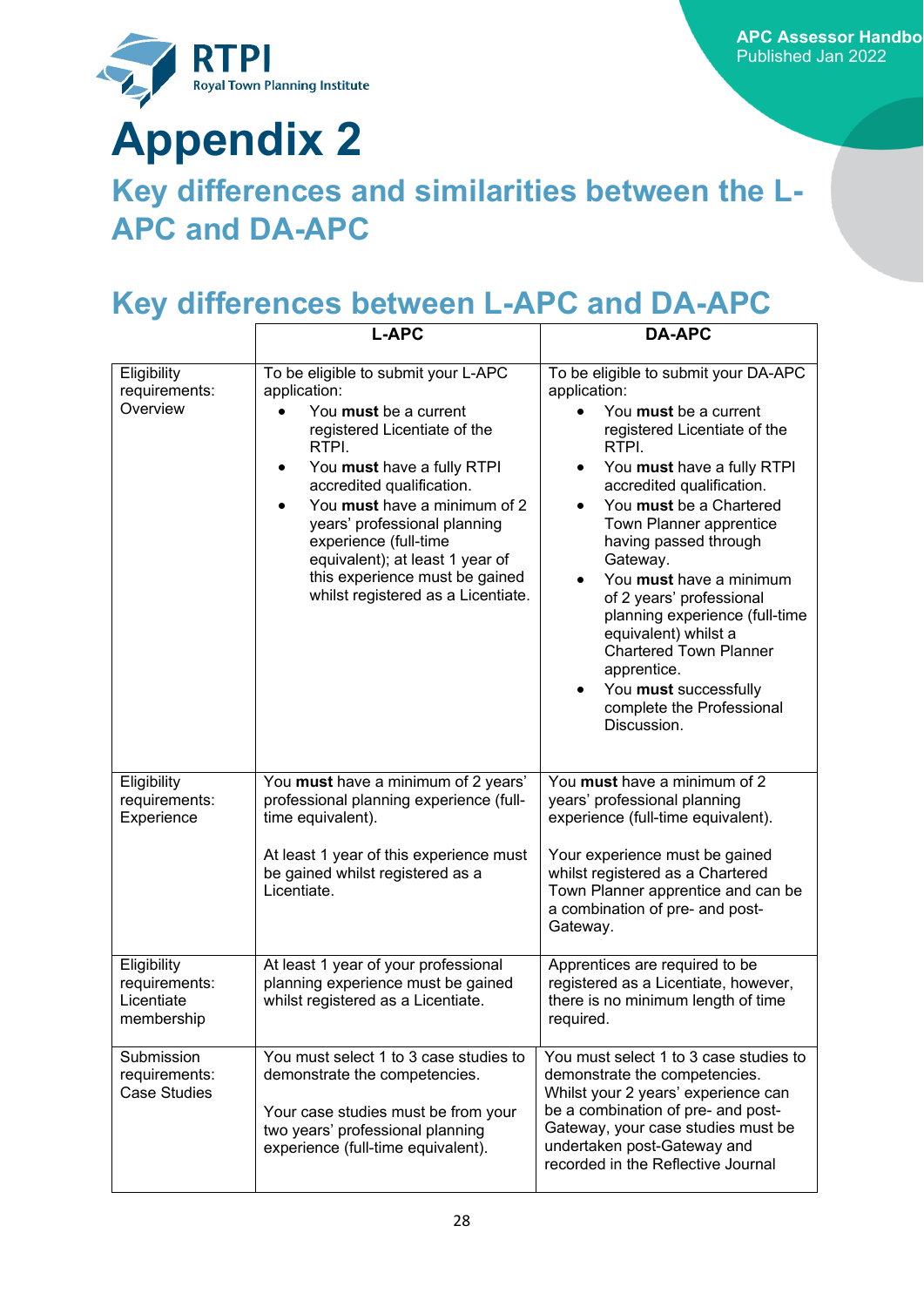**APC Assessor Handbo** Published Jan 2022

RTPI Royal Town Planning Institute

### **Similarities between the L-APC and DA-APC**

|                       | L-APC                                                                       | DA-APC                                          |
|-----------------------|-----------------------------------------------------------------------------|-------------------------------------------------|
| <b>APC Submission</b> | Both routes have the following in common:                                   |                                                 |
|                       | $\bullet$<br>consists of three parts:                                       | Written submission is 5,500 words (+/- 10%) and |
|                       | <b>Professional Experience Statement</b>                                    |                                                 |
|                       | competencies)                                                               | Professional Competence Statement (10           |
|                       | Professional Development Plan<br>$\bullet$                                  |                                                 |
|                       | Same deadlines for first time submissions and<br>$\bullet$<br>resubmissions |                                                 |
|                       |                                                                             |                                                 |